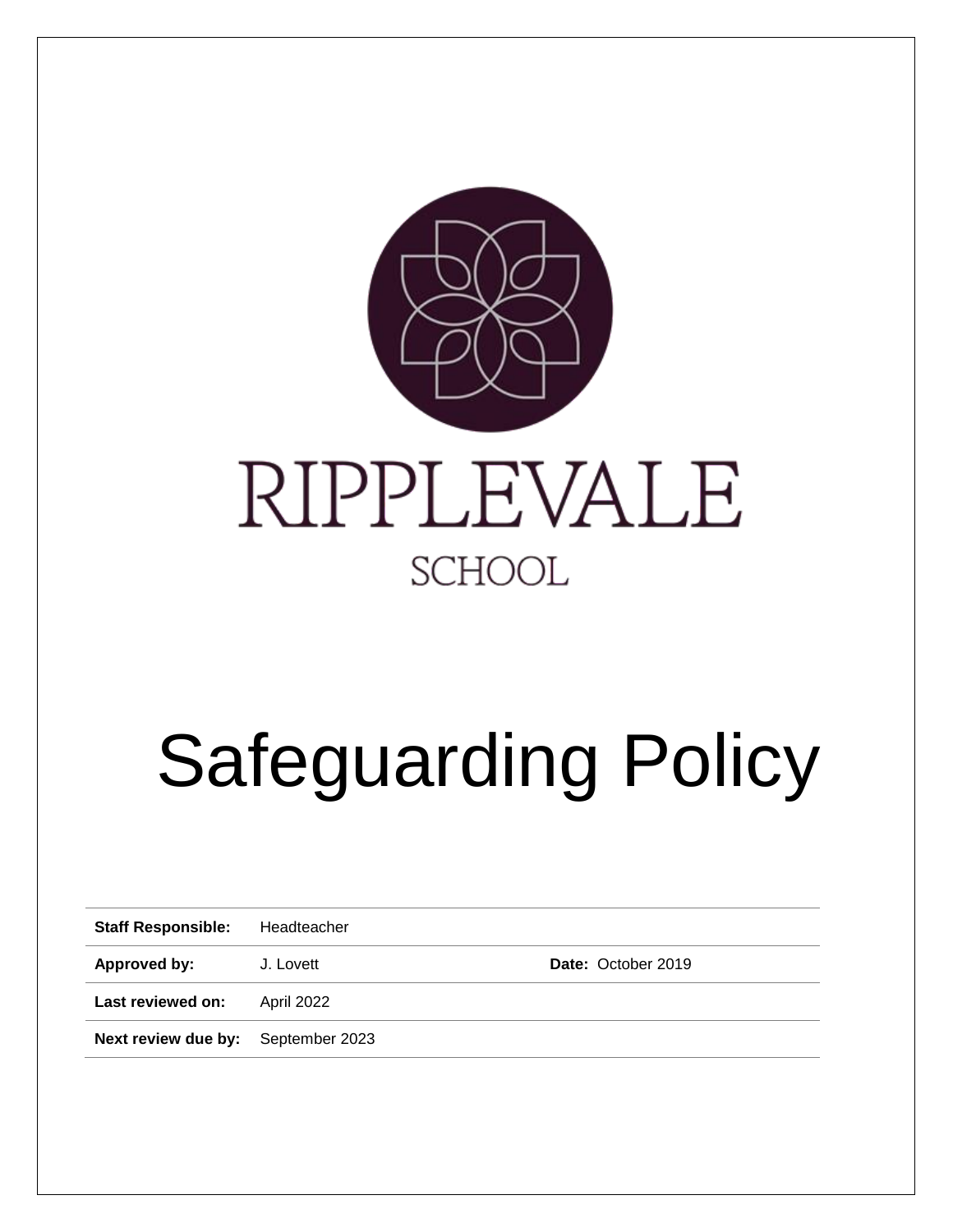| <b>Safeguarding Policy</b>                                               |                                                                                   |  |  |
|--------------------------------------------------------------------------|-----------------------------------------------------------------------------------|--|--|
| <b>Including Keeping Children Safe in Education (DFE September 2021)</b> |                                                                                   |  |  |
| <b>Key contact personnel in School</b>                                   |                                                                                   |  |  |
| Designated Safeguarding Lead                                             | <b>Jane Norris</b>                                                                |  |  |
| <b>Deputy Safeguarding Leads</b>                                         | Jamie Lovett, Shane Donovan, Jo<br>Baker, Jemma McFadyen, David<br><b>Parsons</b> |  |  |
| Named Safeguarding Director                                              | <b>Stephen Aiano</b>                                                              |  |  |

# **All staff should have access to this policy and sign to the effect that they have read and understood its content.**

| <b>Jane Norris</b>      |                  |
|-------------------------|------------------|
| April 2022              |                  |
| Annually                |                  |
| September 2022          |                  |
| Teacher data / Policies |                  |
| Date                    | <b>Signature</b> |
|                         |                  |
|                         |                  |

# **Additional issues that need to be considered when dealing with child protection and safeguarding of children with autism:**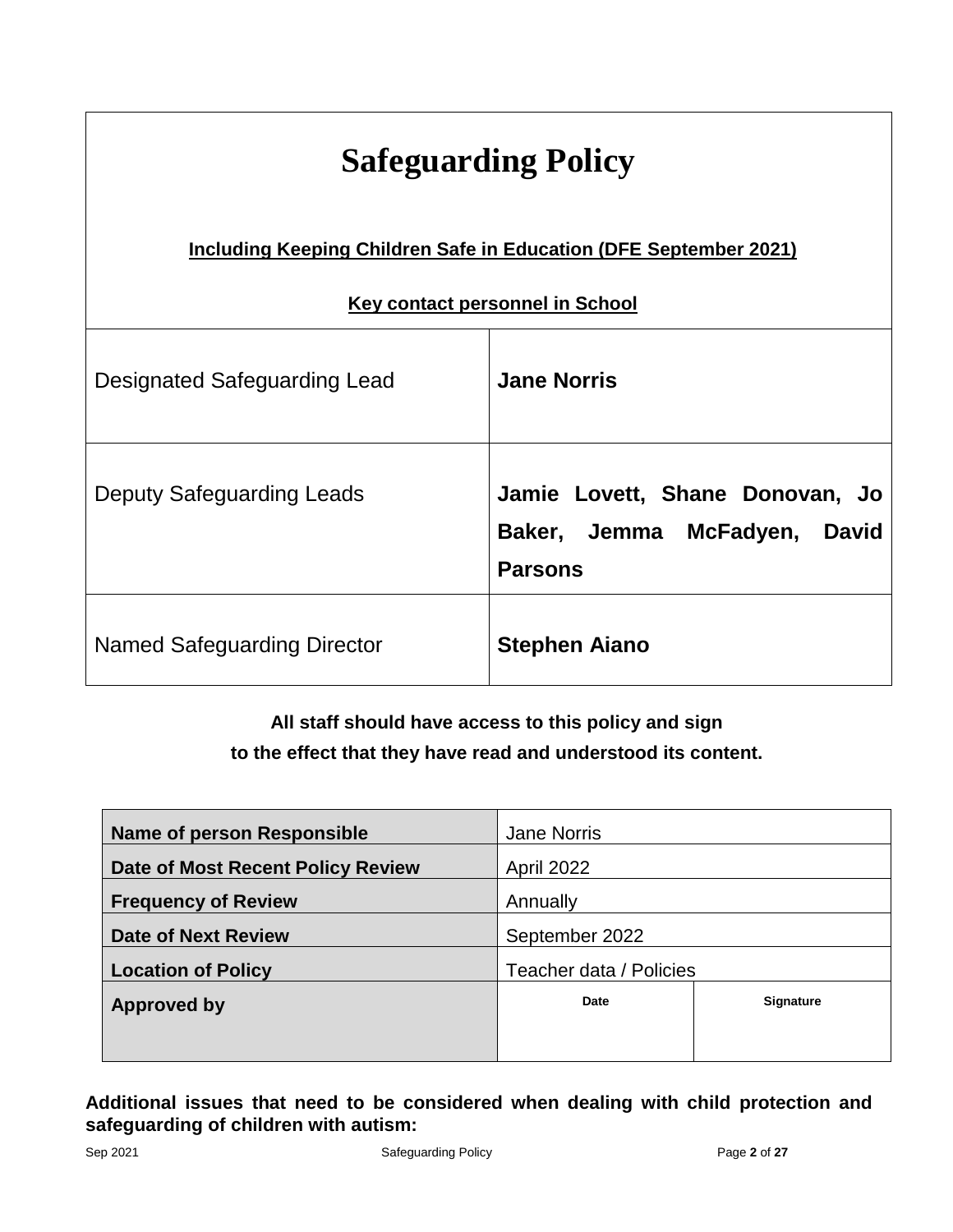# *(This information regarding the vulnerability of our client group is reproduced on all of our key safeguarding documents and therefore results in some necessary repetition)*

Children with autism have difficulty with social communication and social interaction and their ability to be able to understand or report potential signs of abuse will affected, to varying degrees.

If their social understanding is in any way impaired, how they process and understand certain situations will be affected. Difficulty in being able to 'read' other people and therefore understand and interpret their intentions makes children with autism incredibly vulnerable to abuse.

The misconception that a child with autism of average or above-average IQ will be less vulnerable due to having better understanding of what is happening also puts children with autism at further risk.

The nature of autism itself can put people at risk. High levels of stress and anxiety are common, as are self-injurious behaviour, the desire to be alone, behaviour which can be perceived as challenging to others and finding physical contact uncomfortable. This requires an incredibly difficult balance between what is due to autism and how it presents uniquely in each individual and what is a potential sign of abuse.

Sensory factors can also have an impact on the child's behaviour. Seeking sensory stimulation can result in behaviour that is self-injurious. Children with autism sometimes display behaviour that challenges those around them and can therefore be vulnerable to experiencing interventions that are inappropriate, disproportionate or abusive. Children with autism often share environments with other children who may display behaviour which challenges and the child with autism may copy this behaviour.

We teach children from an early age to comply with parents and other adults, but there are a number of situations and certain adults where we wouldn't want them to comply. Children are taught to do as they are told and to listen to adults and do as they say, but the 'grey areas' to these rules can be incredibly confusing for some people with autism. This learned compliance can put them in incredibly vulnerable situations in relation to abuse by adults.

For many children and young people with autism, they may be aware of situations they are in, when they feel that they shouldn't comply and do as an adult has told them. They may instinctively feel a sense of danger. This may not happen instinctively for some children and young people with autism. It is important to explain what those grey areas are and find ways that they may be able to assess the risk themselves.

We are very aware that there is an increased risk of professionals becoming overfamiliar with the behaviour that a child with autism exhibits. They are then at risk of failing to pick up other concerns, or seeing new behaviour as an extension of behaviour they have already observed. A clear understanding of autism and its impact on a child is imperative, as is the ability to recognise subtle changes or other indicators, and remaining open to the possibility of abuse or neglect.

To this end, our safeguarding and child protection policies are also informed by the guidance document; '*Safeguarding Children with autism'*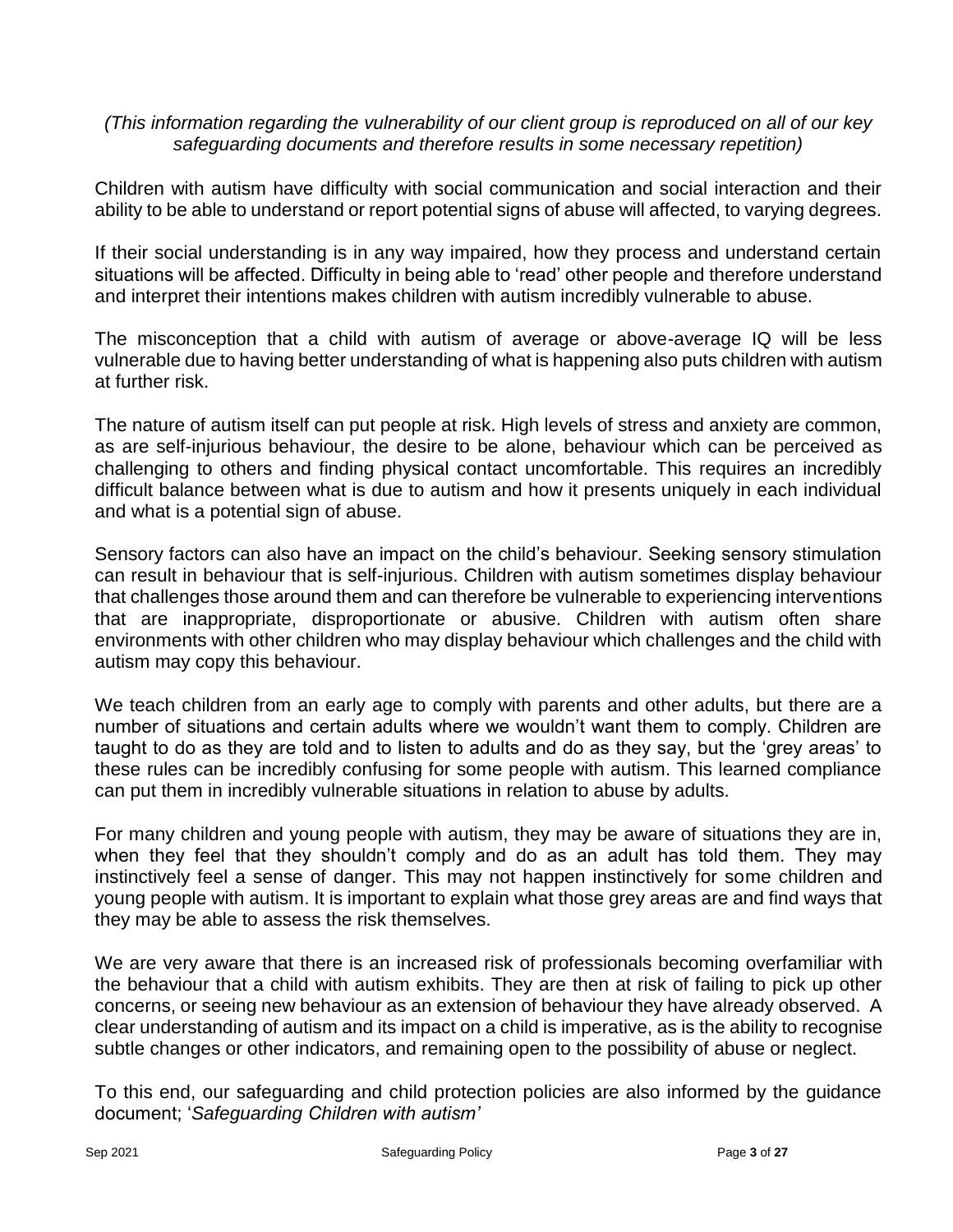# **CONTENTS**

| <b>Introduction</b>                                                                                         |
|-------------------------------------------------------------------------------------------------------------|
| <b>School Policies on Related Safeguarding Issues</b>                                                       |
| <b>Ethos</b>                                                                                                |
| <b>Responsibilities</b>                                                                                     |
| <b>Safeguarding and Child Protection Procedures</b>                                                         |
| Recognition and categories of abuse                                                                         |
| <b>Induction and Training</b>                                                                               |
| <b>Record Keeping</b>                                                                                       |
| Allegations Against Members of Staff and Volunteers                                                         |
| <b>Low Level Concerns</b>                                                                                   |
| <b>Working with Other Agencies</b>                                                                          |
| <b>Confidentiality and Information-Sharing</b>                                                              |
| <b>Curriculum and Staying Safe</b>                                                                          |
| <b>On-line safety</b>                                                                                       |
| <b>Supervision and Support</b>                                                                              |
| <b>Safe Working Practice</b>                                                                                |
| <b>Complaints</b>                                                                                           |
| <b>Safer Recruitment</b>                                                                                    |
| The Use of School Premises by Other Organisations                                                           |
| <b>Security</b>                                                                                             |
| Link to Keeping children safe in education Part 1<br>- Sept 2021                                            |
| Keeping Children Safe in Education 2021 Procedure for dealing with disclosures (the 6 R's - what to do if): |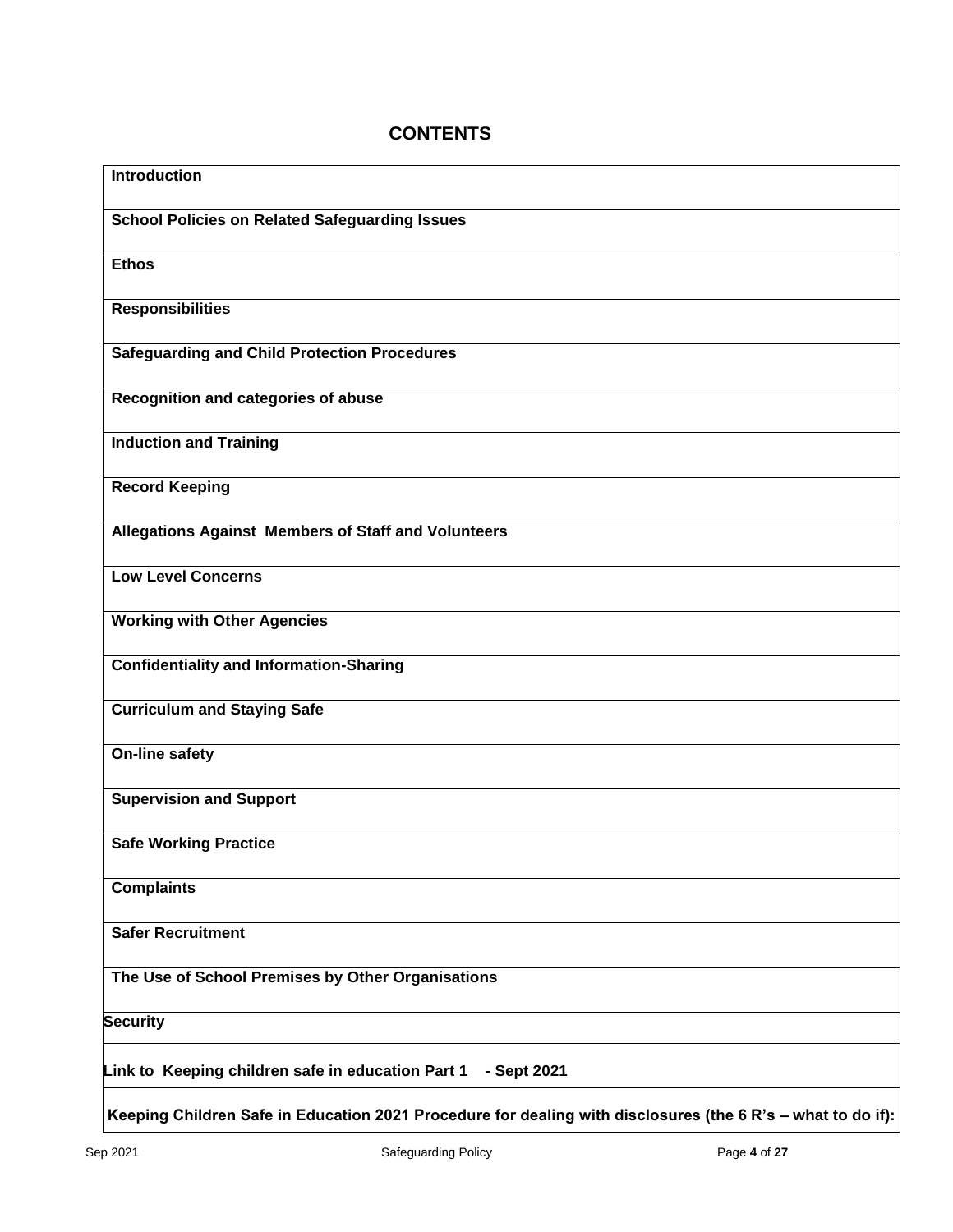# **INTRODUCTION:**

This policy has been developed in accordance with the principles established by the Children Acts 1989 and 2004 and related guidance. This includes

- DfE guidance Keeping Children Safe in Education 2021 (KCSIE) Working Together to Safeguard Children 2015 (WTSC)
- Framework for the Assessment of Children in Need and their Families (2000)
- Kent and Medway Online Safeguarding Children Procedures (2014)

Section 175 of the Education Act 2002 requires school governing bodies, local education authorities and further education institutions to make arrangements to safeguard and promote the welfare of all children who are pupils at a school, or who are students under 18 years of age. Such arrangements will have to have regard to any guidance issued by the Secretary of State.

# **Ofsted's definition of safeguarding**

"Safeguarding is not just about protecting children from deliberate harm. It includes a wide range of issues relating to pupil's welfare, health and safety." (Briefing for Section 5 Inspectors on Safeguarding Children*,* Ofsted April 2015)

Including as defined in Keeping Children Safe in Education September 2021;

- protecting children from maltreatment
- preventing the impairment of children's mental and physical health or development
- ensuring that children grow up in circumstances consistent with the provision of safe and effective care
- taking action to enable all children to have the best outcome

We are aware that child protection and safeguarding are fundamental to the welfare of all children in our care. This Policy, therefore, should be read in conjunction with the wider safeguarding policies as listed below. These can be found in hard copy form in staff room and with folder marked *Safeguarding* on teacher data. They are also available to access via the school website - <http://www.ripplevaleschool.co.uk/>

All policies will be reviewed on an annual basis by Directors who have responsibility for oversight of school safeguarding and child protection systems. The Designated Safeguarding Lead will ensure regular reporting on safeguarding activity and systems in school to the Directors. Directors will not receive details of individual pupil situations or identifying features of families as part of their oversight responsibility.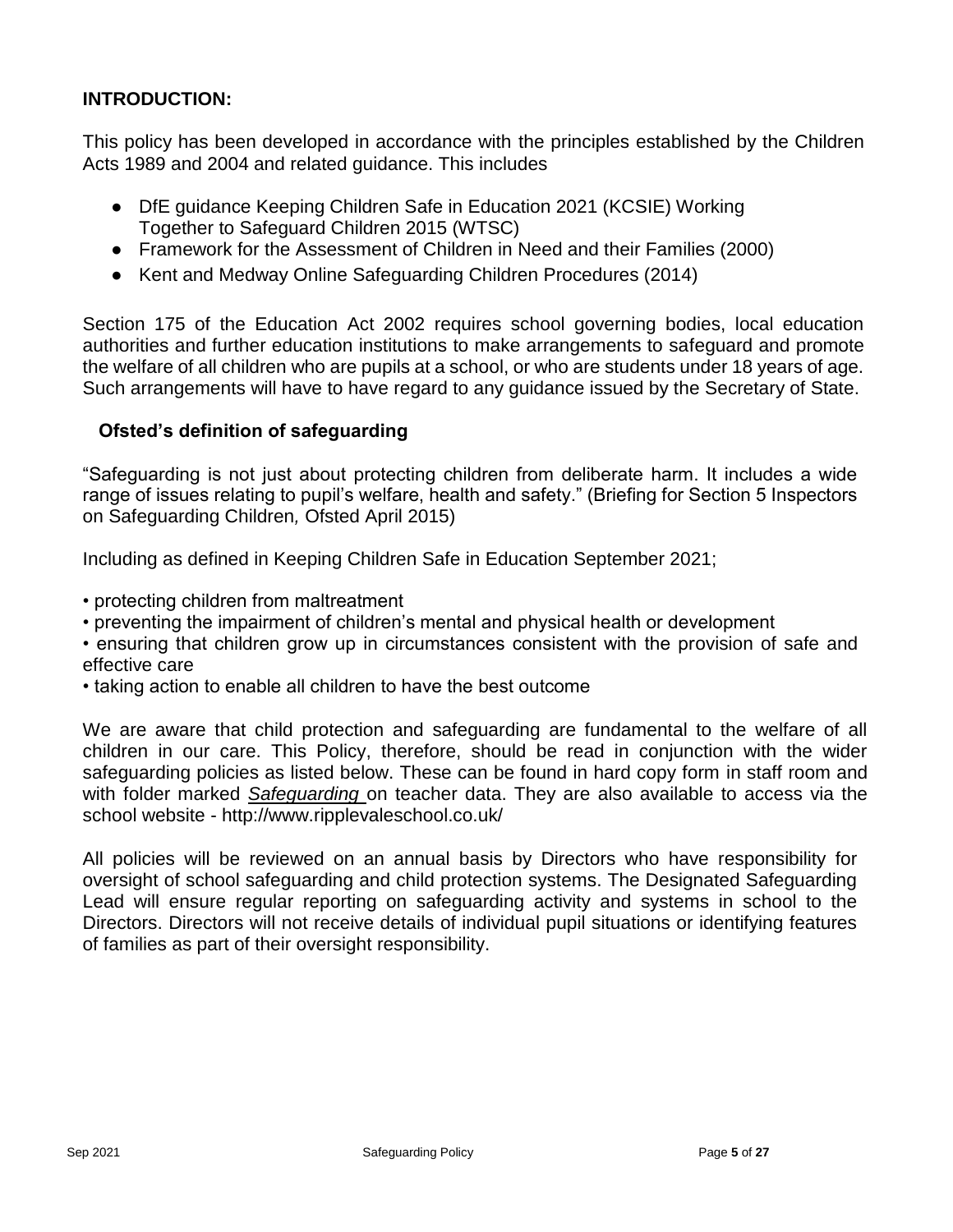# **Policies related to this document:**

- 1. On-line safety Policy
- 2. Behaviour Management Policy and Guidelines for the Use of Physical Intervention
- 3. Searching screening and confiscation policy.
- 4. Anti-Bullying Procedure
- 5. Safe Use of Children's Photographs Policy
- 6. Policy for Intimate Care
- 7. Prevent policy
- 8. Child sexual exploitation Policy
- 9. Health and Safety Policy
- 10.Procedures for Managing Allegations Against Staff policy
- 11.Low Level Concerns
- 12.Safer recruitment
- 13.Whistle-Blowing Policy
- 14.Children missing in education policy
- 15.Attendance policy
- 16.Child protection policy
- 17.FGM Policy
- 18.Risk assessment Policy
- 19.First Aid and Accident Policy
- 20.Drug and Alcohol Misuse Policy
- 21.Everyone's Invited Statement

## **Guidance to be read alongside this booklet**

- Guidelines for Safeguarding Record Keeping in Schools
- Safeguarding Children and Child Protection Induction Leaflet Guidelines for School Staff
- Advice notes : Dealing with Disclosures in School
- Guidance on the Use of Photographic Images
- Intimate Care Guidance
- Female genital mutilation guidance
- Prevent (Radicalisation and extremism) guidance
- DOH (2009) "Safeguarding Disabled Children Practice Guidance"
- Teachers Standards 2012
- Guidance for Safer Working Practice for Adults who Work with Children and
- Young People / Code of Conduct for Staff
- KSCB document : Safer Practice with Technology Guidance for Adults who Work with Children and Young People
- Safer Recruitment Guidelines

## **These documents can be found in hard copy in the staff room. In addition they can be found in teacher data in folder marked safeguarding.**

**They are also available to access via the school website<http://www.ripplevaleschool.co.uk/> Contact details for Education Safeguarding Team:**

 *South Kent: Area Safeguarding Advisor at Kroner House, Eurogate Business Park Ashford TN24 8XU (03000415648) Contact details for LADO Team 03000 410888 If a child is in immediate danger call Integrated Front Door 03000411111*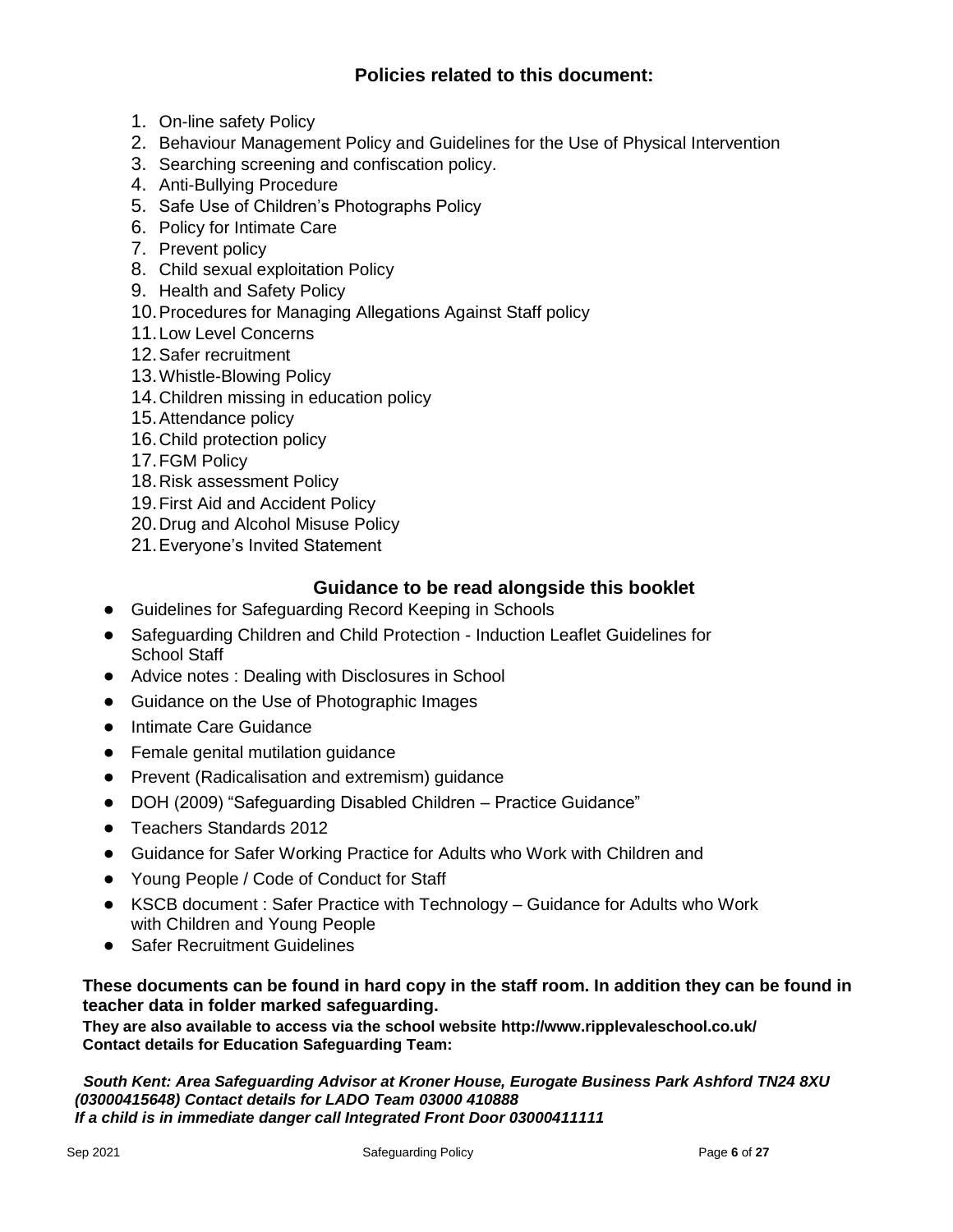# **ETHOS**

Our school is a community and all those directly connected (staff, directors, parents, carers, families and pupils) have an essential role to play in making it safe and secure. We welcome suggestions and comments that will contribute to this process.

*"Schools and colleges and their staff form part of the wider safeguarding system for children"* **(Dfe KCSIE September 2021)** It is imperative that all staff in Ripplevale School are fully aware of their responsibility to report any concerns they have to the DSL and if not satisfied with the action taken to contact Area Safeguarding Advisor at contact details above.

*"Safeguarding and promoting the welfare of children is everyone's responsibility. Everyone who comes in to contact with children has a role to play in safeguarding children. In order to fulfil this responsibility effectively, all professionals should make sure their approach is child centered. This means they should consider at all times what is in the best interests of the child. No single professional can have a full picture of a child's needs and circumstance. If children and families are to receive the right help at the right time, everyone who comes in to contact with them has a role to play in identifying concerns, sharing information and taking prompt action"*

Part of the role of the school's Designated Safeguard Lead (Jane Norris) is to coordinate information given to them by staff and to decide on the best course of action and this is why it is important that staff pass on all concerns. Initially a concern may appear minor but in the context of a number of minor concerns being highlighted there may appear a significant pattern developing. It is essential that all staff err on the side of caution.

*"No single practitioner can have a full picture of a child's needs and circumstances. If children and families are to receive the right help at the right time, everyone who comes into contact with them has a role to play in identifying concerns, sharing information and taking prompt action"*  (Keeping Children Safe in Education September 2021Part 1 paragraph 3.)

*"All school and college staff should be prepared to identify children who benefit from early help. Early help means providing support as soon as a problem emerges at any point in a child's life, from the foundation years through to the teenage years In the first instance staff should discuss early help requirements with the designated safeguarding lead. Staff may be required to support other agencies and professionals in an early help assessment"*

The early help process includes *"identifying emerging problems, liaising with the DSL, sharing information with other professionals to support early identification and assessment and in some cases acting as the lead professional in undertaking an early help assessment"* The DSL also has a significant contribution to the process whereby *"If early help is appropriate the DSL should support the staff member in liaising with other agencies and setting up inter- agency assessment as appropriate"*

It is also important to remember that *"If early help and or support is appropriate the case should be kept under constant review and consideration given to a referral to children's social care if the child's situation doesn't appear to be improving"*

Ripplevale School recognises the importance of providing an ethos and environment within school that will help children to feel safe, secure and respected; encourage them to talk openly; and enable them to feel confident that they will be listened to.

We recognise that children who are abused or witness violence are likely to have low self- esteem and may find it difficult to develop a sense of self-worth. They may feel helplessness,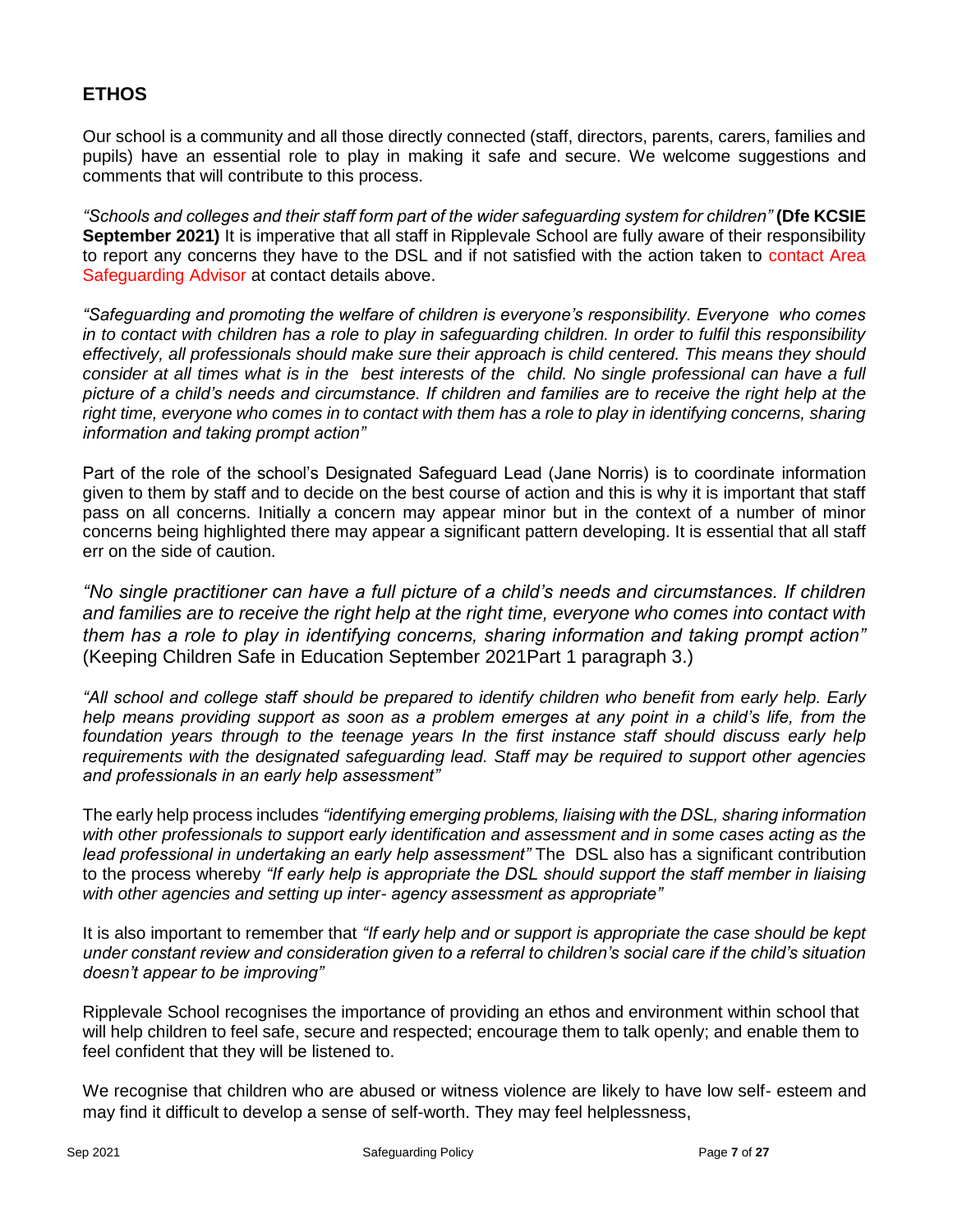humiliation and some sense of blame. Our school may be the only stable, secure and predictable element in their lives.

Ripplevale School will endeavour to support the welfare and safety of all pupils through:

- Maintaining children's welfare as our paramount concern
- ensuring the content of the curriculum includes social and emotional aspects of learning
- ensuring that child protection is included in the curriculum to help children stay safe, recognise when they don't feel safe and identify who they might / can talk to
- providing suitable support and guidance so that pupils have a range of appropriate adults to approach if they are in difficulties
- promoting a positive, supportive, neutral and secure environment where pupils can develop a sense of being valued and heard in their own right
- ensuring all steps are taken to maintain site security and student's physical safety
- working with parents and carers to build an understanding of the school's responsibility to ensure the welfare of all children including the need for referral to other agencies in some situations
- ensuring all staff are able to recognise the signs and symptoms of abuse and are aware of the school's procedures and lines of communication
- monitoring children and young people who have been identified as having welfare or protection concerns; keeping confidential records which are stored securely and shared appropriately with other professionals
- developing effective and supportive liaison with other agencies
- for students 16 and over Mental Capacity Act should be considered in all decision making
- for students aged 18 any decisions made should consider Deprivation of Liberty.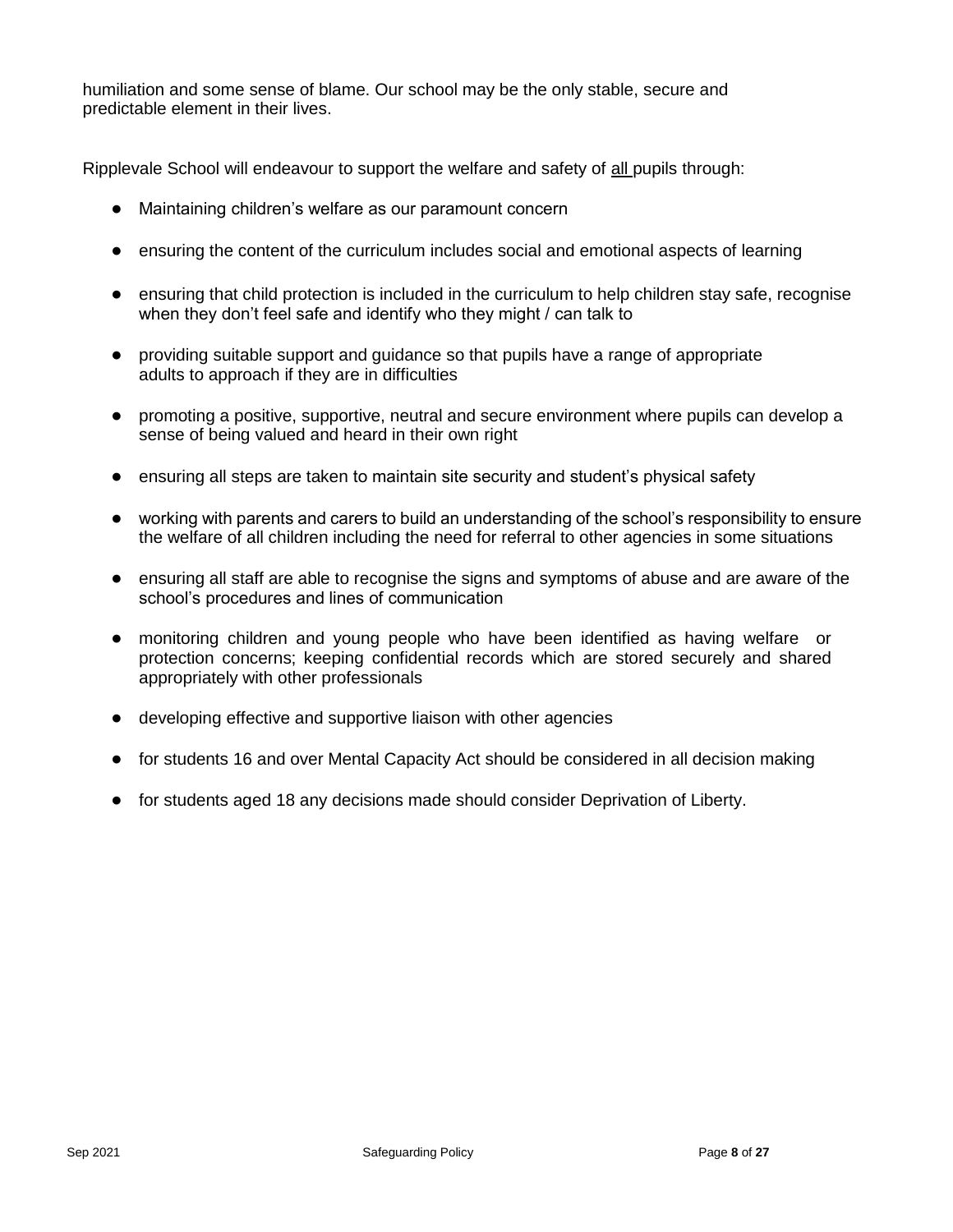## **RESPONSIBILITIES**

*Everyone* who comes into contact with children and their families has a role to play in safeguarding children. Schools and colleges form part of the wider safeguarding system for children.

All school and college staff have a responsibility to provide a safe environment in which children can learn.

All school and college staff have a responsibility to identify children who may be in need of extra help or who are suffering, or are likely to suffer, significant harm. All staff then have a responsibility to take appropriate action, working with other services as needed.

We recognise that children may not feel ready, or know how to tell someone they are being abused, exploited or neglected, but this shouldn't stop staff from having a 'professional curiosity' and speaking to the designated safeguarding lead (DSL)

The DSL (Jane Norris) has overall responsibility for the day to day oversight of safeguarding and child protection systems in school. This includes

- Acting as a consultant for staff to discuss concerns
- **Maintaining a confidential recording system**
- Co-ordinating safeguarding action for individual children
- Liaising with other agencies and professionals
- Ensuring that locally established procedures are followed and making referrals as necessary
- Representing or ensuring the school is appropriately represented at inter-agency safeguarding meetings (including Child Protection conferences)
- Managing and monitoring the school's part in Early Help / Child in Need / Child Protection plans
- Organising training for all school staff

Directors and School Leadership Team will ensure that the DSL is properly supported in this role at a time and resource level.

## **The welfare and safety of children however are the responsibility of all staff in school and ANY concern for a pupil's welfare MUST be reported to the Designated Safeguarding Lead (Jane Norris).**

In order to protect confidentiality, safeguarding information about individual children is shared on a need to know basis only, however, what may seem to be a minor issue to one staff member, may be highly significant to the bigger picture of risk, and therefore this information is often shared.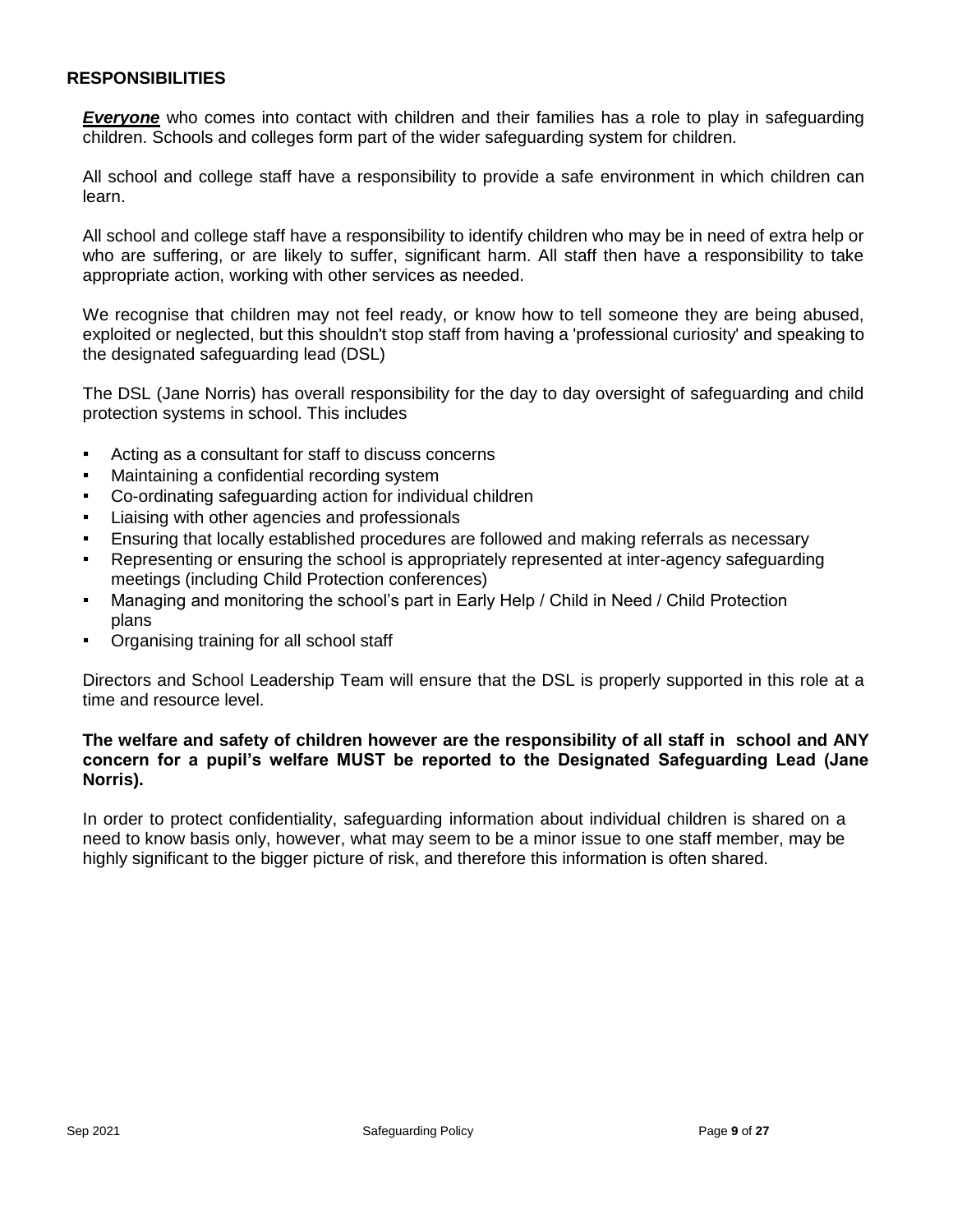## **SAFEGUARDING AND CHILD PROTECTION PROCEDURES**

Ripplevale School adheres to the KSCB Safeguarding Children Procedures (2014). The full KSCB procedures document and additional guidance relating to specific safeguarding issues can be found on the KSCB website [www.kscb.org.uk](http://www.kscb.org.uk/)

All staff have been provided with a copy of Part one of the DfE guidance "*Keeping Children Safe in Education September 2021"* that covers Safeguarding information.

It is the responsibility of the DSL to receive and collate information regarding individual children, to make immediate and on-going assessments of potential risk and to decide actions necessary (with parents / carers in most cases). This includes the need to make referrals to partner agencies and services. To help with this decision s/he may choose to consult with the Area Education Safeguarding Adviser. Duty Social Workers who offers opportunities for consultation as part of the Child in Need / Child Protection process.

Issues discussed during consultations may include the urgency and gravity of the concerns for a child or young person and the extent to which parents/carers are made aware of these.

New referrals to Services will be made using the agreed process i.e. The Kent Integrated front door-Children's portal. These will be made with reference to the Kent Interagency Threshold Criteria for Children in Need. In situations where there are felt to be urgent or grave concerns, a telephone referral will be made prior to the form being completed and sent to the Central Duty Team.

Concerns for children who are already known to Services will be passed to the allocated social worker/ Team.

**In all but the most exceptional circumstances, parents /carers will be made aware of the concerns felt for a child or young person at the earliest possible stage. In the event of a referral to Specialist Children's Services being necessary, parents/carers will be informed and consent to this will be sought unless there is a valid reason not to do so.**

In the absence of the availability of the DSL to discuss an immediate and urgent concern, staff can seek advice from the Education Safeguarding Team:

South Kent: Area Safeguarding Advisor at Kroner House, Eurogate Business Park Ashford TN24 8XU (03000 415648)

## **The role of the school in situations where there are child protection concerns is NOT to investigate but to recognise and refer.**

On occasion, staff may pass information about a child to the DSL, but remain anxious about action subsequently taken. Staff should feel able to clarify with the DSL further progress, so that they can reassure themselves the child is safe and their welfare is being considered. If after following this process, the staff member remains concerned that appropriate action is not being taken, it is the responsibility of that staff member to seek further direct consultation from either a member of the Education Safeguarding Team who will be able to discuss the concern and advise on appropriate action to be taken, or directly with social services Central Duty Team.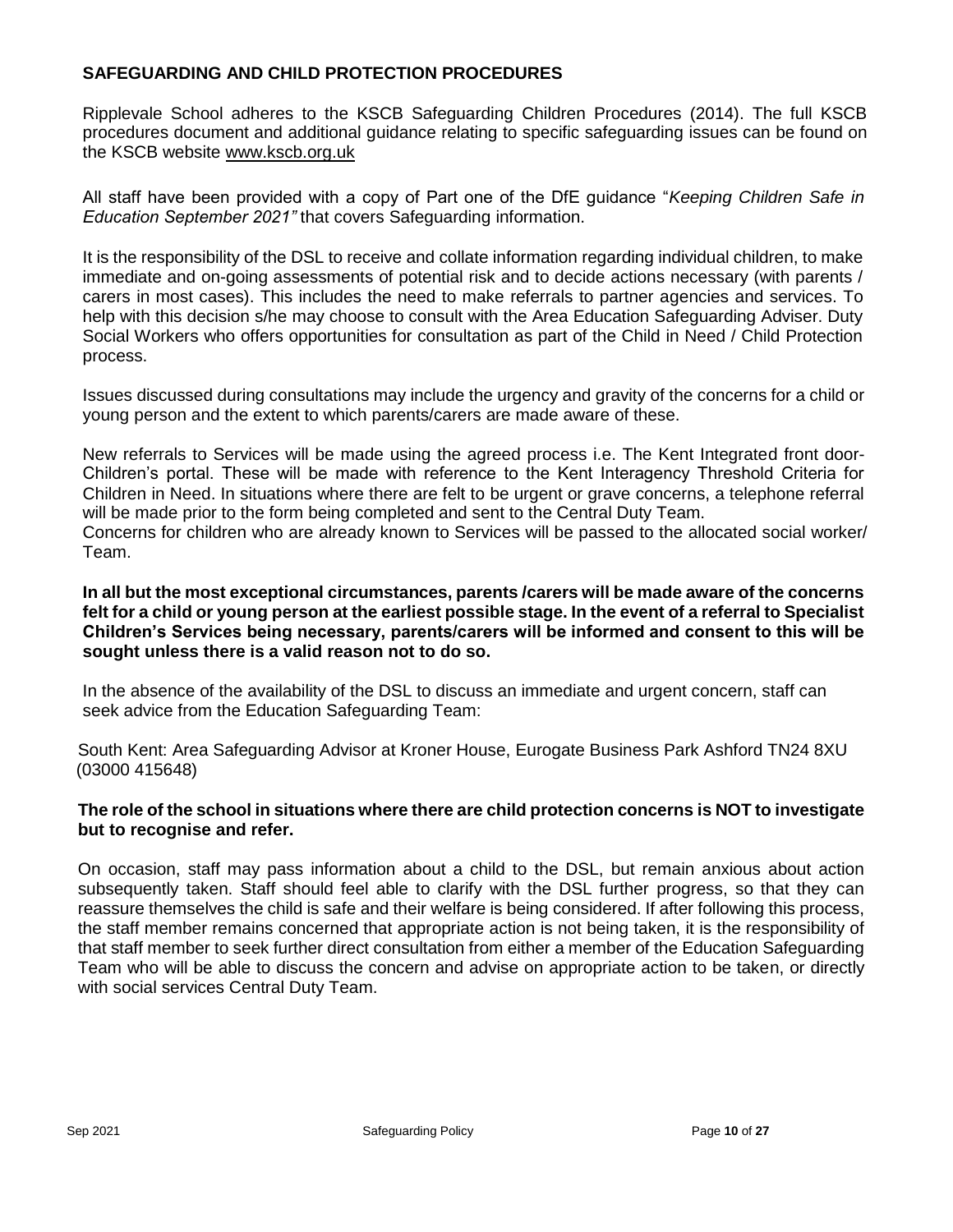The school has a nominated Director for safeguarding named on the front of this document. The nominated Director will take the lead role in ensuring that the school has an effective policy which interlinks with related policies; that locally agreed procedures are in place and being followed; and that the policy and structures supporting safeguarding children are reviewed annually.

A statement on school website will inform parents and carers about our school's duties and responsibilities under child protection and safeguarding procedures. Parents can obtain a copy of the school Safeguarding Policy and other related policies on request or can view via the school website <http://www.ripplevaleschool.co.uk/>

## **Recognition and categories of abuse:**

All staff should be aware that abuse, neglect and safeguarding issues are rarely standalone events that can be covered by one definition or label. In most cases multiple issues will overlap with one another"

The definition of abuse is *"a form of maltreatment of a child. Somebody may abuse or neglect a child by inflicting harm or failing to prevent harm. Children may be abused in a family or in an institutional or community setting by those known to them or, more rarely by others (eg via the internet). They may be abused by an adult, adults or another child or children"*

All staff in school should be aware of the definitions and signs and symptoms of abuse some of which are listed below. In a school staff should also be aware of the possibility of Child on Child abuse. This is most likely to include, but not limited to bullying (including cyber bullying), gender based violence/sexual assaults and sexting. Staff should be clear as to the school's procedures regarding Child on Child abuse.

There are four categories of abuse:

- Physical abuse
- Sexual abuse
- **Emotional abuse**
- **Neglect**

The most up to date definitions and possible indicators and signs of abuse are found in Keeping Children Safe in Education 2021 of this document. Staff should also refer to Part 1 Keeping Children Safe in Education and What to do if you are worried a child is being abused.

Staff need to remember that child welfare concerns may arise in many different contexts, and can vary greatly in terms of their nature and seriousness. Children may be abused in a family or in an institutional or community setting, by those known to them or by a stranger, including, via the internet. In the case of female genital mutilation, children may be taken out of the country to be abused. They may be abused by an adult or adults, or another child or children (Child on Child abuse). An abused child will often experience more than one type of abuse, as well as other difficulties in their lives. Abuse and neglect can happen over a period of time, but can also be a one-off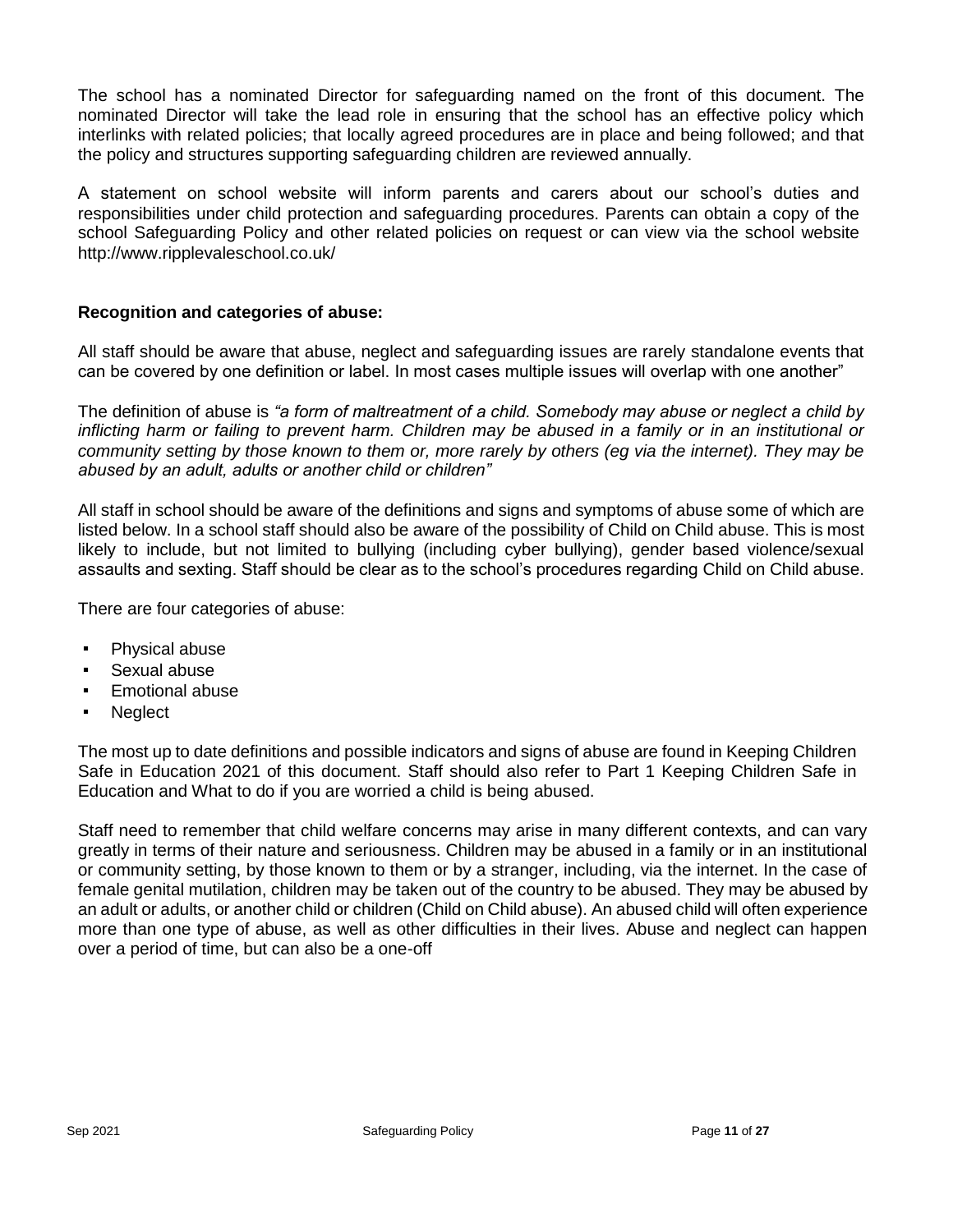event. Child abuse and neglect can have major long-term impacts on all aspects of a child's health, development and well-being.

The warning signs and symptoms of child abuse and neglect can vary from child to child. Disabled children may be especially vulnerable to abuse, including because they may have an impaired capacity to resist or avoid abuse. They may have speech, language and communication needs which may make it difficult to tell others what is happening. Children also develop and mature at different rates so what appears to be worrying for a younger child might be normal behaviour for an older child. Parental behaviours may also indicate child abuse or neglect, so staff should also be alert to parent-child interactions which are concerning and other parental behaviours. This could include parents who are under the influence of drugs or alcohol or if there is a sudden change in their mental health. By understanding the warning signs, we can respond to problems as early as possible and provide the right support and services for the child and their family. It is important to recognise that a warning sign doesn't automatically mean a child is being abused.

It is also recognised that children who witness domestic abuse are also victims, witnessing domestic abuse can have a lasting impact on children and that children can be victims in their own relationships too.

# **CONTEXTUAL SAFEGUARDING**

We recognise that young people may be vulnerable and experience multiple harms beyond their families such as in their neighbourhoods, schools and online, including (but not limited to) child sexual exploitation, child criminal exploitation and serious youth violence and Child on Child abuse. We will engage with individuals and sectors that have influence over or work within these contexts and recognise this as a critical part of safeguarding practices.

**Child Criminal Exploitation (CCE).** Some specific forms of CCE can include children being forced or manipulated into transporting drugs or money through county lines, working in cannabis factories, shoplifting or pickpocketing. They can also be forced or manipulated into committing vehicle crime or threatening/committing serious violence to others. Children can become trapped by this type of exploitation as perpetrators can threaten victims (and their families) with violence, or entrap and coerce them into debt. They may be coerced into carrying weapons such as knives or begin to carry a knife for a sense of protection from harm from others. As children involved in criminal exploitation often commit crimes themselves, their vulnerability as victims is not always recognised by adults and professionals, (particularly older children), and they are not treated as victims despite the harm they have experienced. They may still have been criminally exploited even if the activity appears to be something they have agreed or consented to.

*Child Sexual Exploitation (CSE).* Is a form of child sexual abuse. Sexual abuse may involve physical contact, including assault by penetration (for example, rape or oral sex) or no penetrative acts such as masturbation, kissing, rubbing, and touching outside clothing. It may include non-contact activities, such as involving children in the production of sexual images, forcing children to look at sexual images or watch sexual activities, encouraging children to behave in sexually inappropriate ways or grooming a child in preparation for abuse including via the internet. CSE can occur over time or be a one-off occurrence, and may happen without the child's immediate knowledge e.g. through others sharing videos or images of them on social media.

*Child on Child Abuse.* **(***Child on Child)*. All staff should be aware that children can abuse other children (often referred to as Child on Child abuse). And that it can happen both inside and outside of school or college and online. It is important that all staff recognise the indicators and signs of Child on Child abuse and know how to identify it and respond to reports. All staff should understand, that even if there are no reports in their schools or colleges it does not mean it is not happening, it may be the case that it is just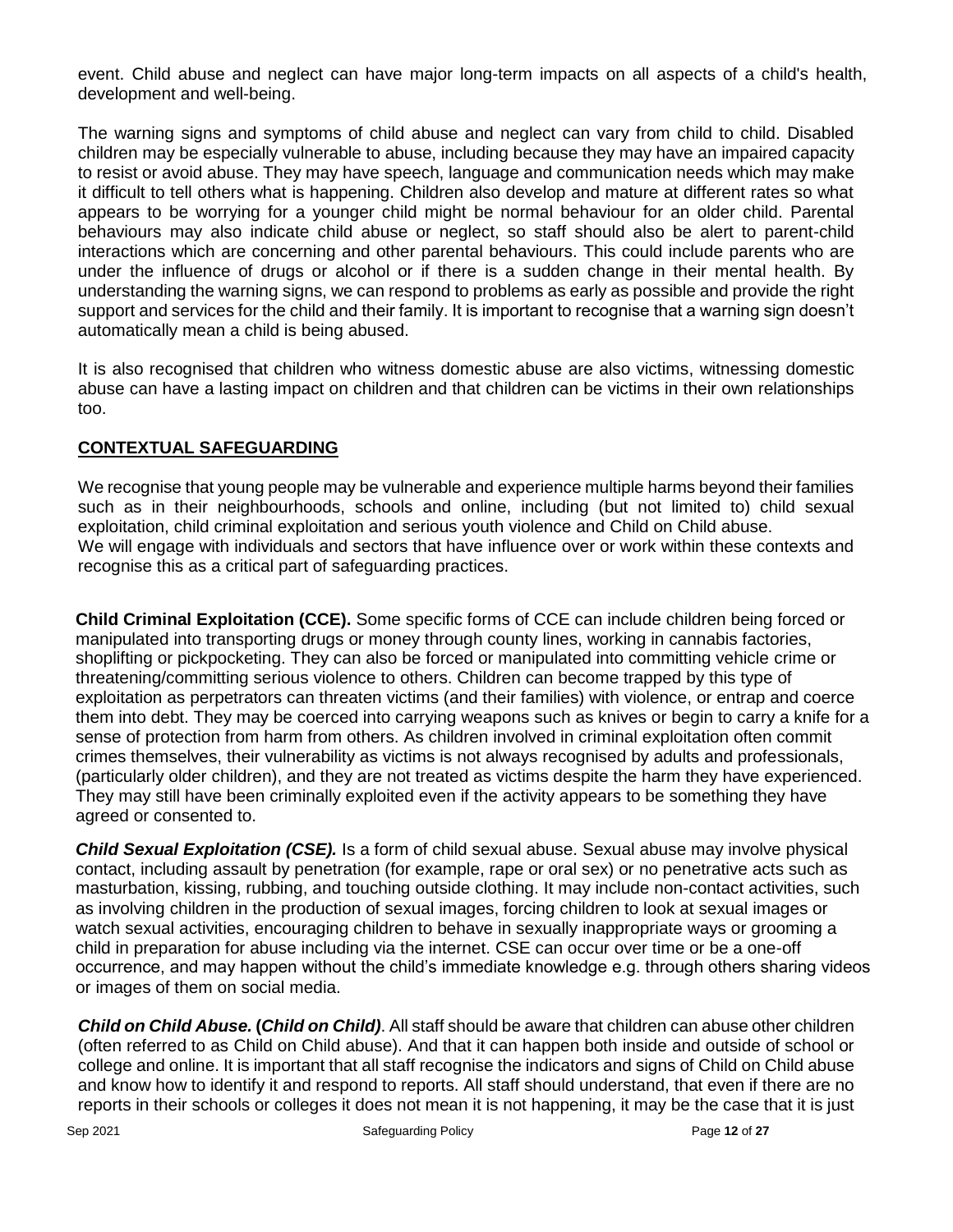not being reported. As such it is important if staff have any concerns regarding Child on Child abuse they should speak to their designated safeguarding lead (or deputy).

It is essential that all staff understand the importance of challenging inappropriate behaviours between Childs, many of which are listed below, that are actually abusive in nature. Downplaying certain behaviours, for example dismissing sexual harassment as "just banter", "just having a laugh", "part of growing up" or "boys being boys" can lead to a culture of unacceptable behaviours, an unsafe environment for children and in worst case scenarios a culture that normalises abuse leading to children accepting it as normal and not coming forward to report it.

All staff should be clear as to the school's or college's policy and procedures with regard to Child on Child abuse and the important role they have to play in preventing it and responding where they believe a child may be at risk from it.

## **Child on Child Abuse**

Child on Child abuse is most likely to include, but may not be limited to:

- bullying (including cyberbullying, prejudice-based and discriminatory bullying)
- abuse in intimate personal relationships between young people
- physical abuse such as hitting, kicking, shaking, biting, hair pulling, or otherwise causing physical harm (this may include an online element which facilitates, threatens and/or encourages physical abuse)
- sexual violence, such as rape, assault by penetration and sexual assault; (this may include an online element which facilitates, threatens and/or encourages sexual violence)
- sexual harassment, such as sexual comments, remarks, jokes and online sexual harassment, which may be standalone or part of a broader pattern of abuse
- For further information about sexual violence see Annex. 9 For further information about sexual harassment
- causing someone to engage in sexual activity without consent, such as forcing someone to strip, touch themselves sexually, or to engage in sexual activity with a third party
- consensual and non-consensual sharing of nude and semi-nude images and/or videos (also known as sexting or youth produced sexual imagery)
- upskirting, which typically involves taking a picture under a person's clothing without their permission, with the intention of viewing their genitals or buttocks to obtain sexual gratification, or cause the victim humiliation, distress or alarm
- initiation/hazing type violence and rituals (this could include activities involving harassment, abuse or humiliation used as a way of initiating a person into a group and may also include an online element).

Ripplevale School recognises that during any further pandemic related closures a revised process may be required for managing any report of such abuse and supporting victims**.** 

Where a school receives a report of Child on Child abuse, they will follow the principles as set out in KCSIE and of those outlined within the school's safeguarding & child protection policy.

The school will listen carefully, and work with the young person, family and any multi-agency partner required to ensure the safety and security of that young person.

**All** concerns and actions taken must be recorded on Safeguard My School and appropriate referrals made.

## **Female Genital Mutilation**

Whilst all staff should speak to the designated safeguarding lead (or deputy) with regard to any concerns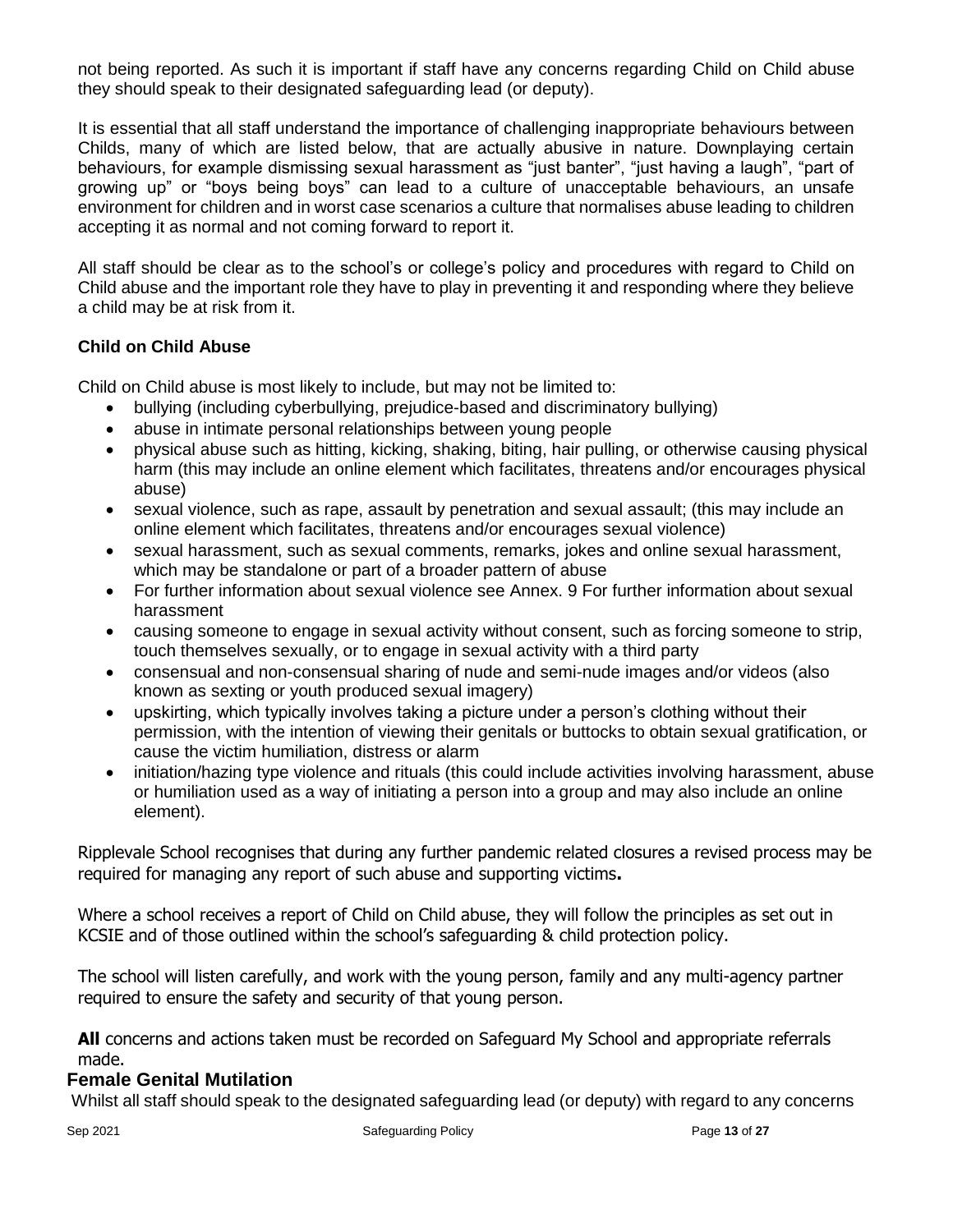about female genital mutilation (FGM), there is a specific legal duty on teachers. If a teacher, in the course of their work in the profession, discovers that an act of FGM appears to have been carried out on a girl under the age of 18, the teacher must report this to the police

# **Children who are lesbian, gay, bi, or trans (LGBT+)**

The fact that a child or a young person may be LGBT is not in itself an inherent risk factor for harm. However, children who are LGBT can be targeted by other children. In some cases, a child who is perceived by other children to be LGBT (whether they are or not) can be just as vulnerable as children who identify as LGBT. Risks can be compounded where children who are LGBT lack a trusted adult with whom they can be open.

It is therefore vital that staff endeavour to reduce the additional barriers faced, and provide a safe space for them to speak out or share their concerns with members of staff. LGBT inclusion is part of the statutory [Relationships Education, Relationship and Sex Education and Health Education](https://www.gov.uk/government/publications/relationships-education-relationships-and-sex-education-rse-and-health-education) curriculum and there is a range of support available to help schools counter homophobic, biphobic and transphobic bullying and abuse.

## **INDUCTION AND TRAINING**

All school-based staff will be offered an appropriate level of safeguarding training. This will include internal school responsibilities, child protection processes, how to recognise and respond to signs and symptoms of concern and abuse and safe working practice. Training is organised by the DSL in line with government guidance that currently requires this to be updated annually for staff.

All governors and trustees should receive appropriate safeguarding and child protection (including online) training at induction, which is regularly updated, to equip them with the knowledge to provide strategic challenge.

The school leadership team will ensure that all members of Safeguarding Team attends the required DSL safeguarding training when they first take up the role and that they continue to update their knowledge on an on-going basis and at least every year as required by guidance. In addition to the DSL lead there are four other members of staff trained in the role of DSL to act as deputies.

The DSL will ensure that all new staff and volunteers are appropriately inducted as regards the school's internal safeguarding procedures and communication lines. A summary information sheet is available to be given to staff and volunteers to support this process.

Online Prevent and Channel training is also undertaken at induction of new staff and volunteers. This is repeated by all staff at least every three years or sooner should updates be available or a need is identified through regular checks of the schools safeguarding protocols.

All staff are required to attend safeguarding training annually with updates also being delivered by email where appropriate. Safeguarding is a regular agenda item on all staff meetings

The DSL will provide an annual report to the Directors (Cavendish Education) detailing safeguarding training undertaken by all staff and will maintain up to date registers of who has been trained.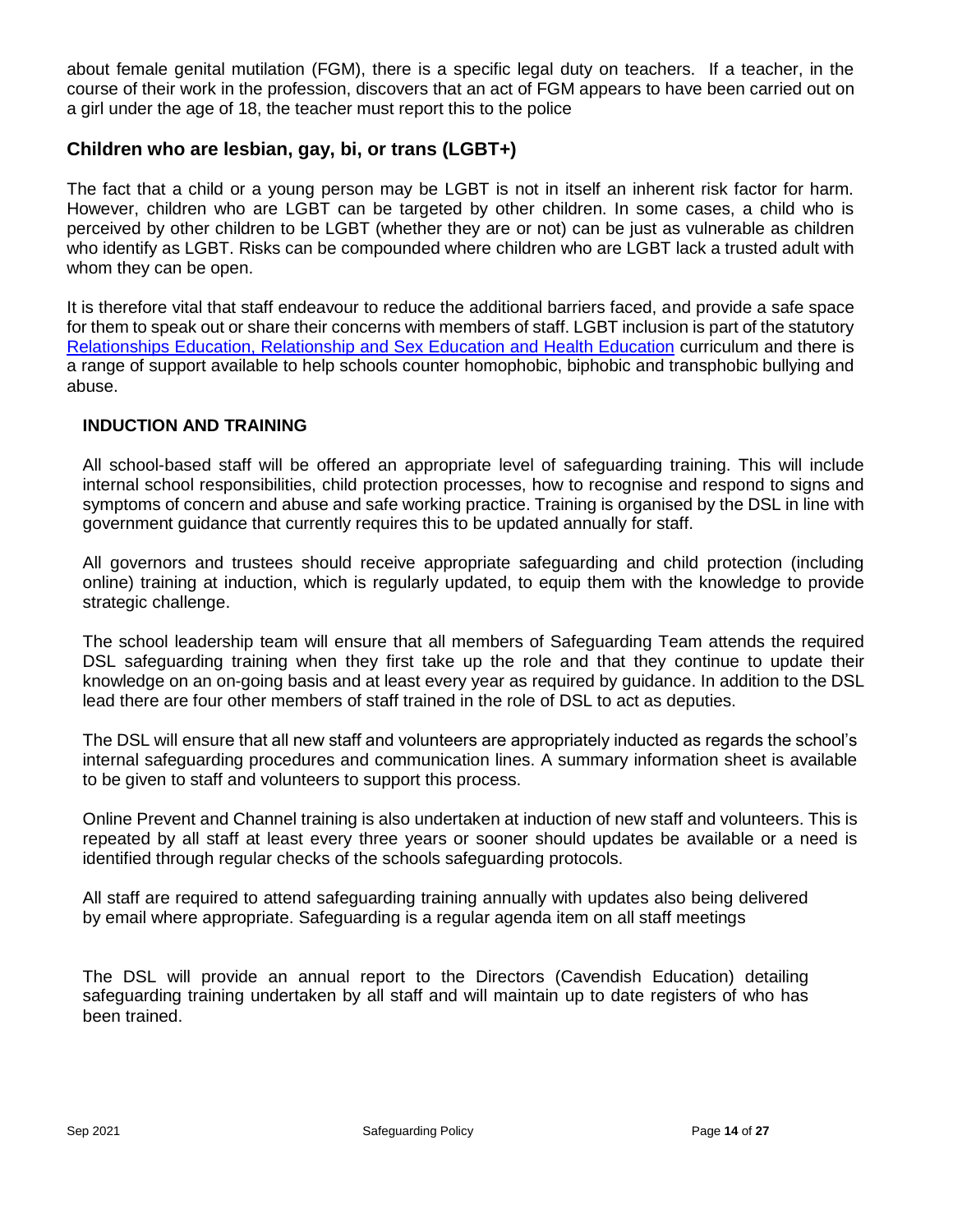## **RECORD KEEPING**

Staff must record any welfare concern that they have about a child on the school's safeguarding incident/concern form (with a body map where injuries have been observed) and pass this without delay to the DSL. Records must be completed as soon as possible after the incident/event and must be signed and dated.

## **Incident/concerns are recorded by all staff on 'Safeguard My School', an on line system, which then alerts Safeguarding Leads immediately.**

Safeguarding records are kept separate from all other record relating to the child in school. They are retained centrally and securely by the DSL and are shared on a 'need to know' basis only.

The Headteacher has the role of DSL, supported by Designated Safeguarding Deputies.

Detailed guidance on Record Keeping is found in a separate document "**Guidelines for Safeguarding Record Keeping in Schools**" *–* Staff MUST familiarise themselves with the responsibilities outlined in this document.

All safeguarding records will be forwarded to a child's subsequent school under confidential and separate cover to the DSL.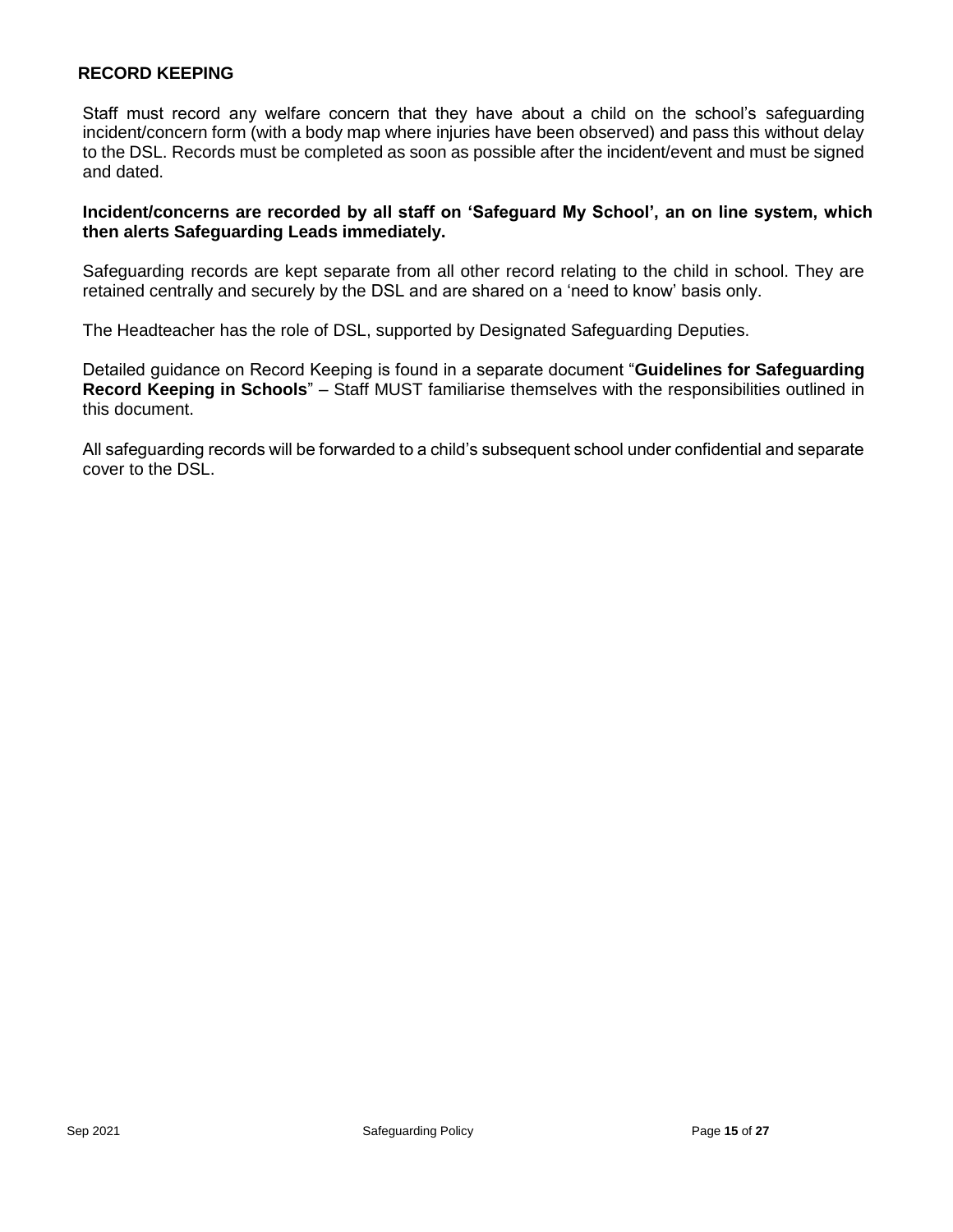# **ALLEGATIONS AGAINST MEMBERS OF STAFF AND VOLUNTEERS**

Ripplevale School recognises that it is possible for staff, volunteers and supply staff to behave in a way that might cause harm to children and takes seriously any safeguarding concerns and allegation received.

Such allegations should be referred immediately to the DSL who will first contact the Local Authority Designated Officer (LADO) to agree further action to be taken in respect of the child and staff member. Should staff have concerns about the Headteacher / DSL they should refer direct to the Director responsible for Safeguarding or to the LADO direct.03000410888.

## **All staff need to be aware of the school's Whistle-blowing procedure and that it is a disciplinary offence not to report concerns about the conduct of a colleague that could place a child at risk**. **When in doubt – consult.**

For specific guidance on how to respond to allegations against staff, please refer to the **"Procedures for Managing Allegations Against Staff"** which can be found on teacher data / policies.

# **LOW LEVEL CONCERNS**

# *(The below exerts are taken from Keeping Children Safe in Education September 2021)*

*407. As part of their whole school approach to safeguarding, schools and colleges should ensure that they promote an open and transparent culture in which all concerns about all adults working in or on behalf of the school or college (including supply teachers, volunteers and contractors) are dealt with promptly and appropriately.* 

*408. Creating a culture in which all concerns about adults (including allegations that do not meet the harms threshold (see Part Four - Section one)) are shared responsibly and with the right person, recorded and dealt with appropriately, is critical. If implemented correctly, this should encourage an open and transparent culture; enable schools and colleges to identify concerning, problematic or inappropriate behaviour early; minimise the risk of abuse; and ensure that adults working in or on behalf of the school or college are clear about professional boundaries and act within these boundaries, and in accordance with the ethos and values of the institution.*

Ripplevale's procedure for responding to low-level concerns is part of creating a school culture of openness and trust. It helps ensure that adults consistently model the school's values and helps keep children safe. It will also protect adults working in school from potential false allegations or misunderstandings.

# **WHAT IS A LOW-LEVEL CONCERN**

A low-level concern is any concern that an adult has acted in a way that:

- is inconsistent with the staff code of conduct, including inappropriate conduct outside of work
- doesn't meet the threshold of harm or is not considered serious enough for the school or college to refer to the local authority.

Low-level concerns are part of a spectrum of behaviour. This includes:

• inadvertent or thoughtless behaviour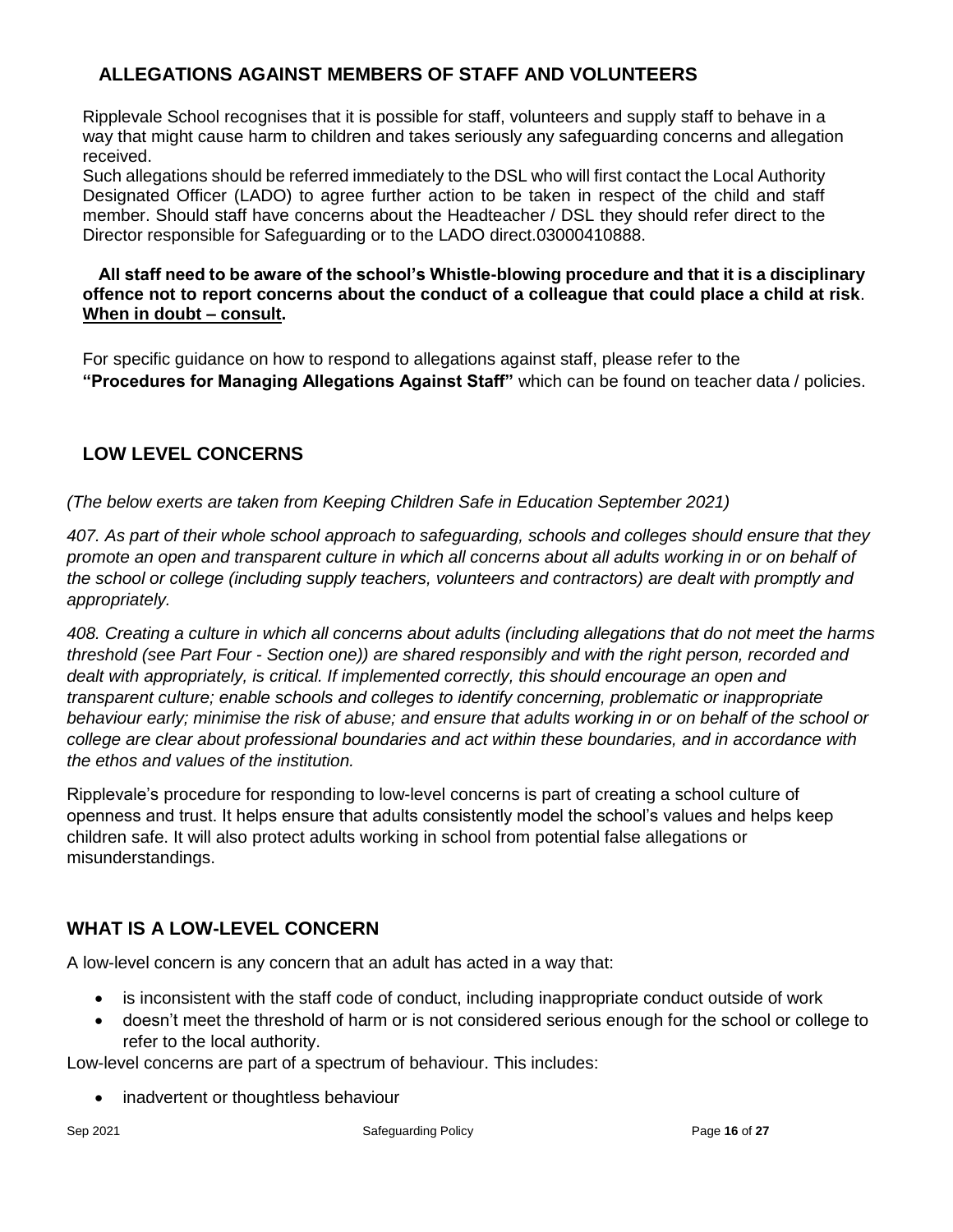- behaviour that might be considered inappropriate depending on the circumstances
- behaviour which is intended to enable abuse.

Examples of such behaviour could include:

- being over friendly with children
- having favourites
- adults taking photographs of children on their mobile phone
- engaging with a child on a one-to-one basis in a secluded area or behind a closed door
- Humiliating pupils and the use of intimidating, inappropriate, or offensive language.

(Keeping Children Safe in Education Part 4)

It is crucial that any such concerns, including those which do not meet the harm threshold (KCSIE Part Four -Section one), are shared responsibly and with the right person, and recorded and dealt with appropriately. Ensuring they are dealt with effectively should also protect those working in or on behalf of schools and colleges from potential false allegations or misunderstandings.

# **WHAT TO DO SHOULD YOU HAVE A LOW-LEVEL CONCERN**

A member of staff who has a concern about another member of staff should inform the Head Teacher about their concern using a Low-Level Record of Concern Form. If the Head Teacher cannot be contacted, the relevant Deputy Headteacher should be contacted instead.

LLC forms and follow-up information will be stored securely within the schools safeguarding systems, with access only by the leadership team. This will be stored in accordance with the school's GDPR and data protection policies.

The staff member(s) reporting the concern must keep the information confidential and not share the concern with others apart from the DSL/Head Teacher or those aware in the senior leadership team.

Low-Level Concerns will not be referred to in references unless they have been formalised into more significant concerns resulting in disciplinary or misconduct procedures. Whenever staff leave Ripplevale any record of low-level concerns which are stored about them will be reviewed as to whether or not that information needs to be kept.

Consideration will be given to: (a) whether some or all of the information contained within any record may have any reasonably likely value in terms of any potential historic employment or abuse claim so as to justify keeping it, in line with normal safeguarding records practice; or (b) if, on balance, any record is not considered to have any reasonably likely value, still less actionable concern, and ought to be deleted accordingly.

# **KEY REFERENCE DOCUMENT**

Read this document for further information about Low-Level Concerns, which is referenced in KCSIE 2021.

<https://www.farrer.co.uk/globalassets/clients-and-sectors/safeguarding/low-level-concerns-guidance-2020.pdf>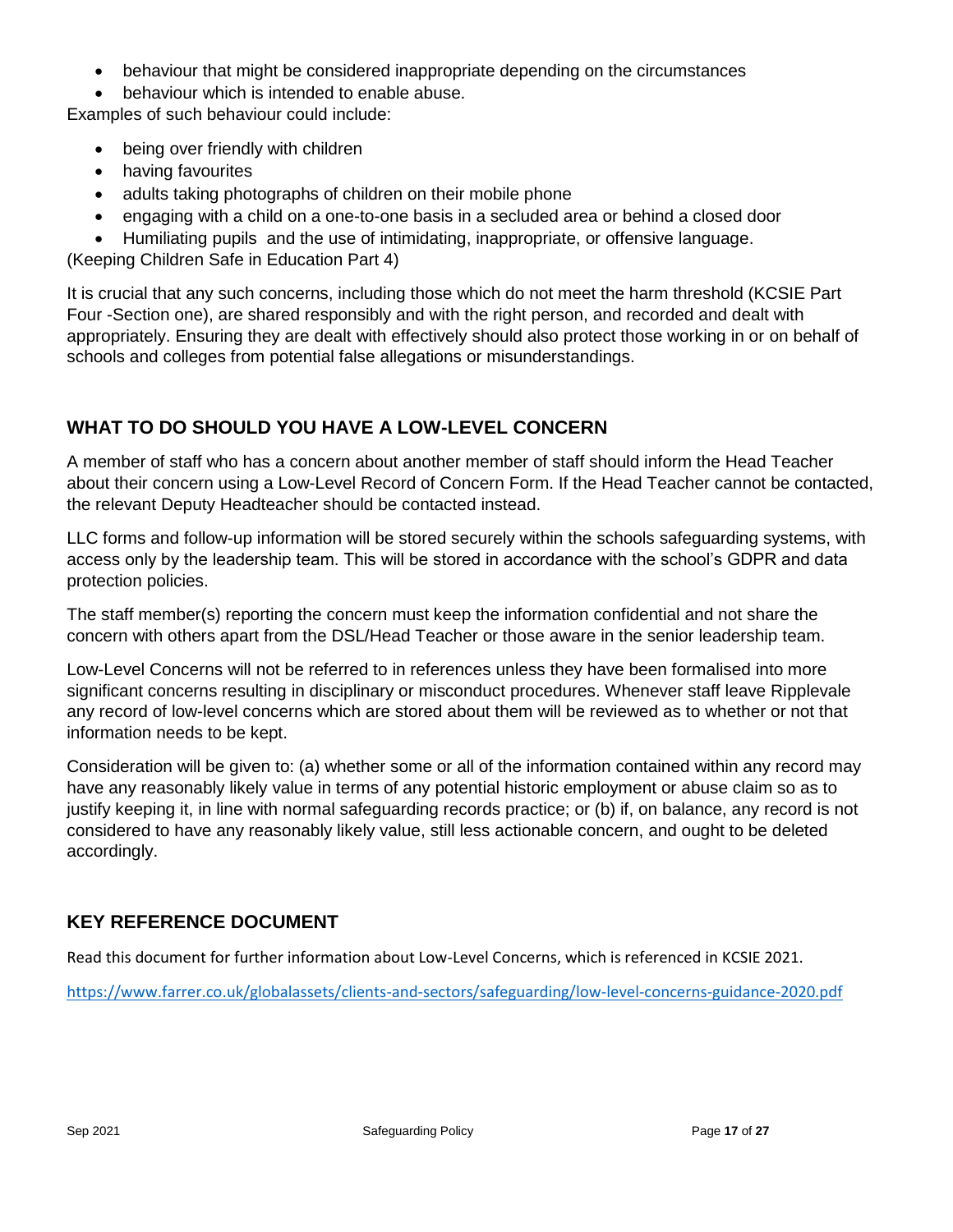

For low level concern form please see Appendices'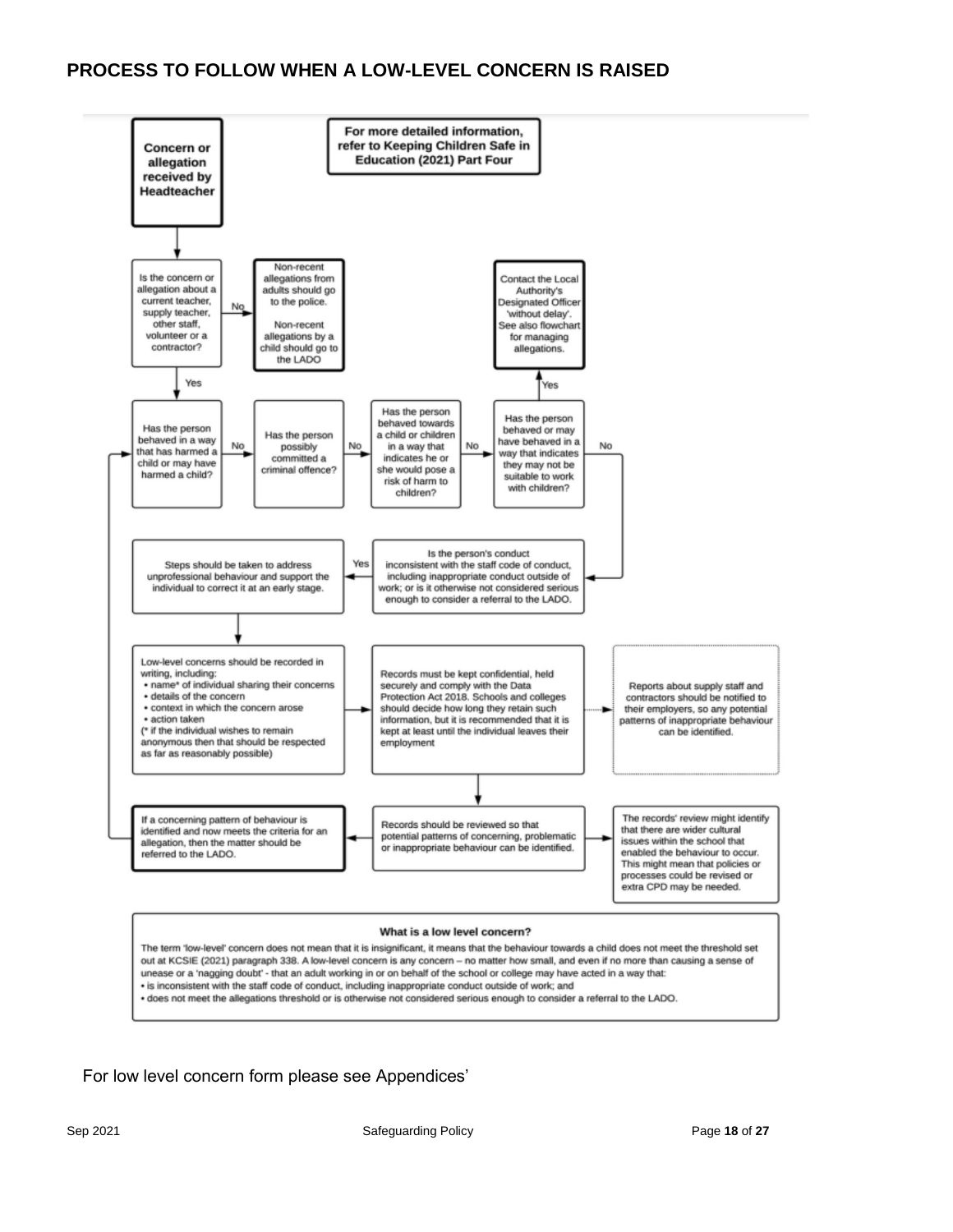## **WORKING WITH OTHER AGENCIES**

Ripplevale School recognises and is committed to its responsibility to work with other professionals and agencies both to ensure children's needs are met and to protect them from harm. We will endeavour to identify those children and families who may benefit from the intervention and support of external professionals and will seek to enable referrals, in discussion with parents/carers as appropriate.

Schools are not the investigating agency when there are child protection concerns and the school will therefore pass all relevant cases to the statutory agencies. We will however contribute to the investigation and assessment processes as required and recognise a crucial part of this may be in supporting the child while these take place.

Ripplevale School recognises the importance of multi-agency working and will ensure that staff are enabled to attend relevant safeguarding meetings, including Child Protection Conferences, Core Groups, Strategy Meetings, Child in Need meetings and Early Help Teams around the Child / Family.

The School Leadership Team and DSL will work to establish strong and co-operative relationships with relevant professionals in other agencies.

## **CONFIDENTIALITY AND INFORMATION SHARING**

We recognise that all matters relating to child protection are confidential. The Headteacher or DSL will disclose any information about a pupil to other members of staff on a need to know basis.

All staff must be aware that they have a professional responsibility to share information with other agencies in order to safeguard children. All staff must be aware that they cannot promise a child to keep secrets which might compromise the child's safety or wellbeing. Further advice on dealing with disclosures can be found in the document **"**Child Protection - Dealing with

Disclosures in School" and in Appendix 1. DofE Guidance on Information Sharing (published March 2015) provides further detail.

# **CURRICULUM AND STAYING SAFE**

We recognise that schools play an essential role in helping children to understand and identify the parameters of what is appropriate child and adult behaviour; what is 'safe'; to recognise when they and others close to them are not safe; and how to seek advice and support when they are concerned.

Ripplevale School will use the curriculum to provide opportunities for increasing self- awareness, selfesteem, social and emotional understanding, assertiveness and decision making so that pupils have a range of contacts and strategies to ensure their own protection and understand the importance of protecting others.

Systems have been established to support the empowerment of pupils to talk to a range of staff. Pupils at Ripplevale School will be listened to and heard and their concerns will be taken seriously and acted upon as appropriate.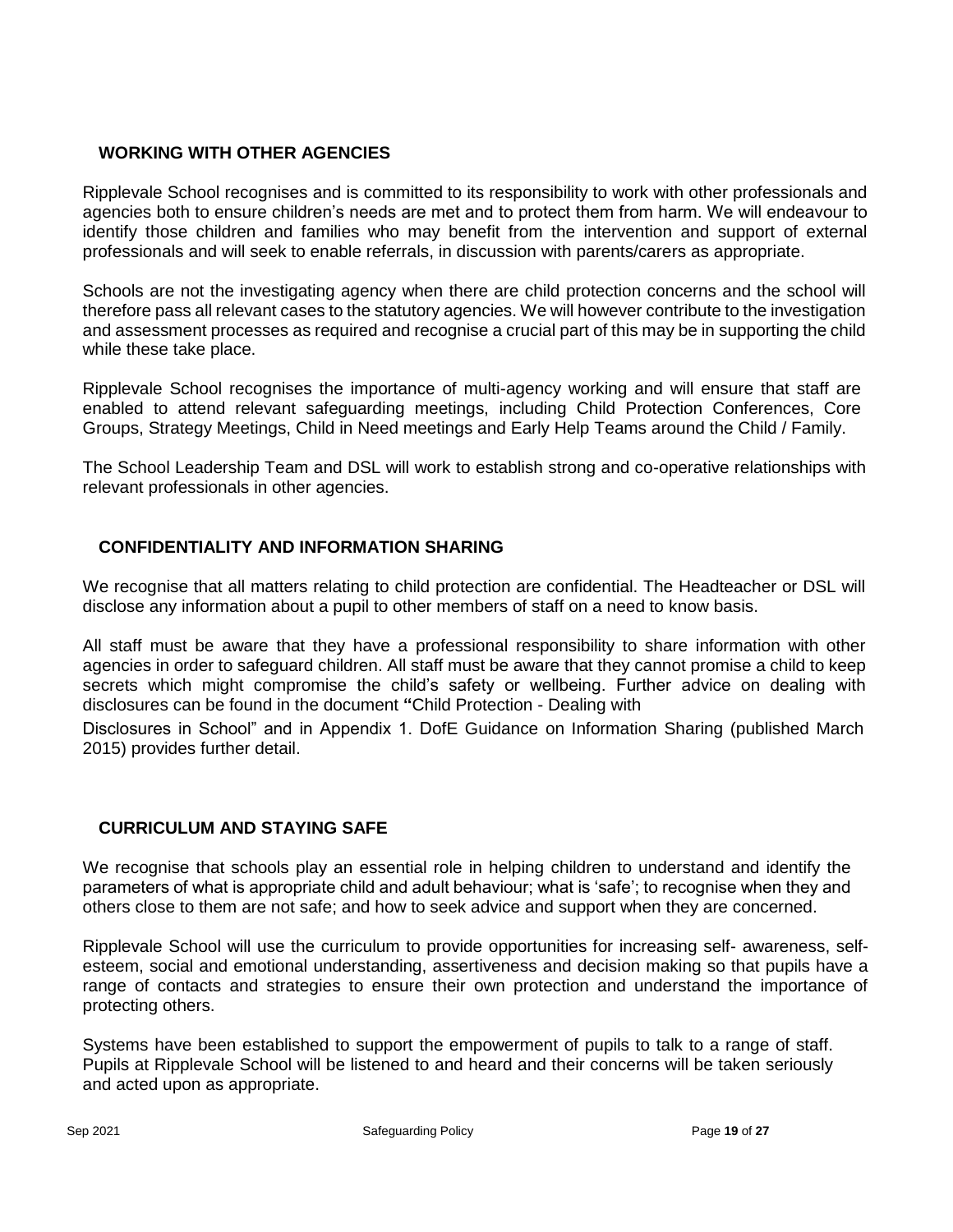Specific systems outside of expected day to day classroom interaction and support; see provision plans.

## **ON-LINE SAFETY**

It is recognised that the use of new technologies presents particular challenges and risks to children both inside and outside of school. Ripplevale School will ensure a comprehensive curriculum response to enable all pupils/students to learn about and manage the associated risks effectively and will support parents and the school community (including all members of staff) to become aware and alert to the needs of keeping children safe online. Detailed information can be found in the school's **Online Safety Policy** which can be found in the policies folder in teacher data.

### **SUPERVISION AND SUPPORT:**

Any member of staff affected by issues arising from concerns for children's welfare or safety can seek support from the DSL.

All newly qualified teachers and classroom assistants receive induction training and have a mentor or co-ordinator with whom they can discuss concerns including the area of child protection.

The DSL can put staff and parents in touch with outside agencies for professional support if they so wish. Staff can also approach Support Line directly.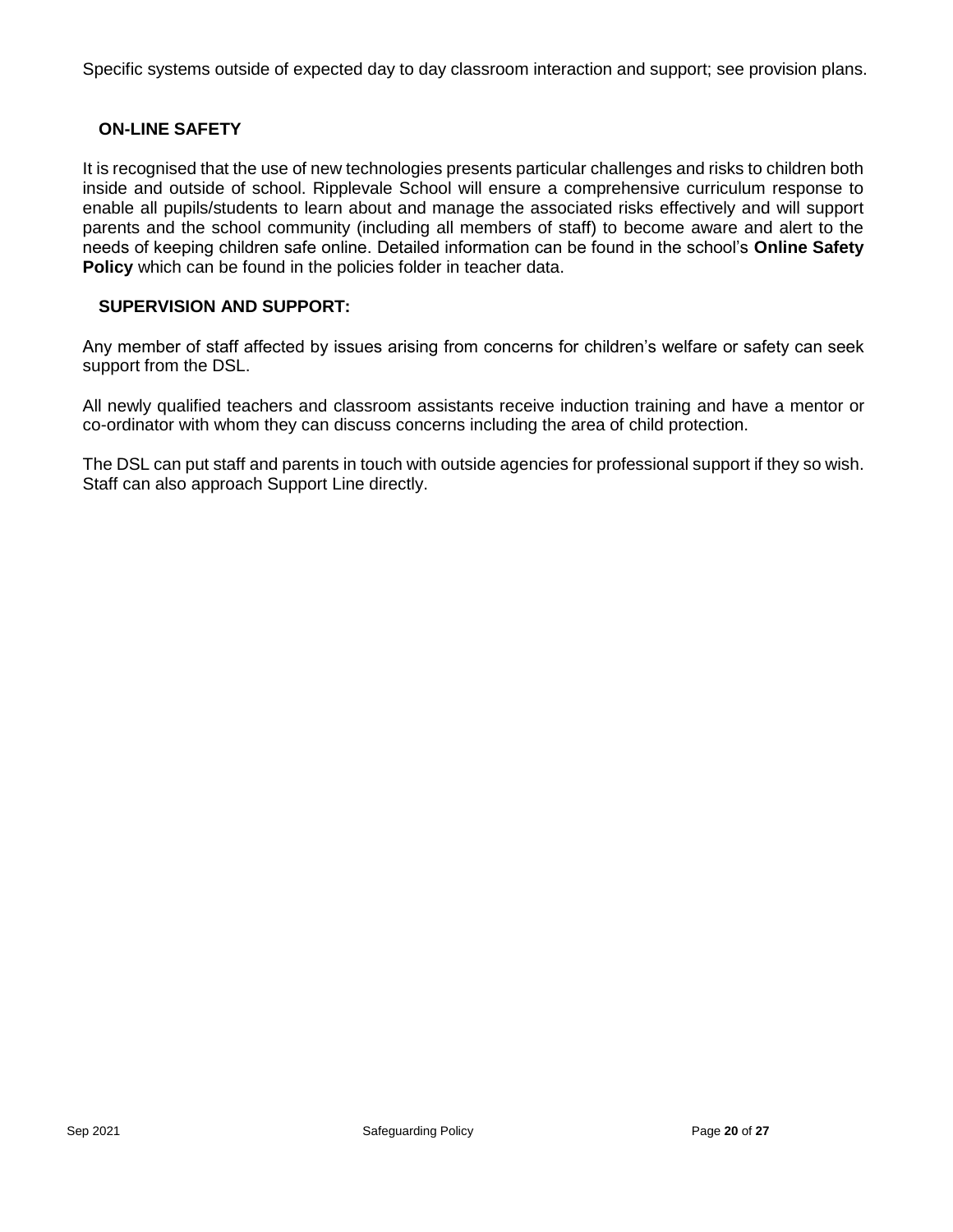## **SAFE WORKING PRACTICE**

Staff are required to work within clear Guidelines on Safe Working Practice / the school's Code of Conduct.

Children may make allegations against staff in situations where they feel vulnerable or where they perceive there to be a possible risk to their welfare. As such, all school staff should take care not to place themselves in a vulnerable position regarding child protection or potential allegations. For example, it is always advisable for interviews or work with individual children or parents to be conducted in view of other adults.

Physical intervention should only be used when the child is endangering him/herself or others and such events should be recorded and signed by a witness. Staff should be aware of the school's **Behaviour Management and Physical Intervention Policies***,* and any physical interventions must be in line with agreed policy and procedure in which appropriate training should be provided.

Staff should be particularly aware of the professional risks associated with the use of electronic communication (e-mail; mobile phones; texting; social network sites) and should familiarise themselves with advice and professional expectations outlined in **Guidance for Safer Working Practice for Adults who Work with Children and Young People**, the school's **on- line safety policy** and **Acceptable Use Policy** and the **KSCB document : Safer Practice with Technology – Guidance for Adults who Work with Children and Young People.**

## **COMPLAINTS**

The school has a **Complaints Procedure** available to parents, pupils/students and staff who wish to report concerns. This can be found on school hard drive and on website.

All reported concerns will be taken seriously and considered within the relevant and appropriate process. Anything that constitutes an allegation against a member of staff or volunteer will be dealt with under the specific **Procedures for Managing Allegations against Staff.**

# **SAFER RECRUITMENT**

Ripplevale School is committed to ensure that all steps are taken to recruit staff and volunteers who are safe to work with our pupils/students and have their welfare and protection as the highest priority. The Directors and School Leadership Team are responsible for ensuring that the school follows safe recruitment processes outlined within Guidance, including accurate maintenance of the Single Central Record; and an application, vetting and recruitment process which places safeguarding at its centre, regardless of employee or voluntary role.

The Headteacher and other senior staff responsible for recruitment must complete accredited Safer Recruitment Training in line with government requirements.

With reference to KCSIE Paragraph 220, as part of the shortlisting process, consideration is routinely given to carry out an online search as part of due diligence on the shortlisted candidates, to help identify any incidents or issues that the school might want to explore with the applicant at interview.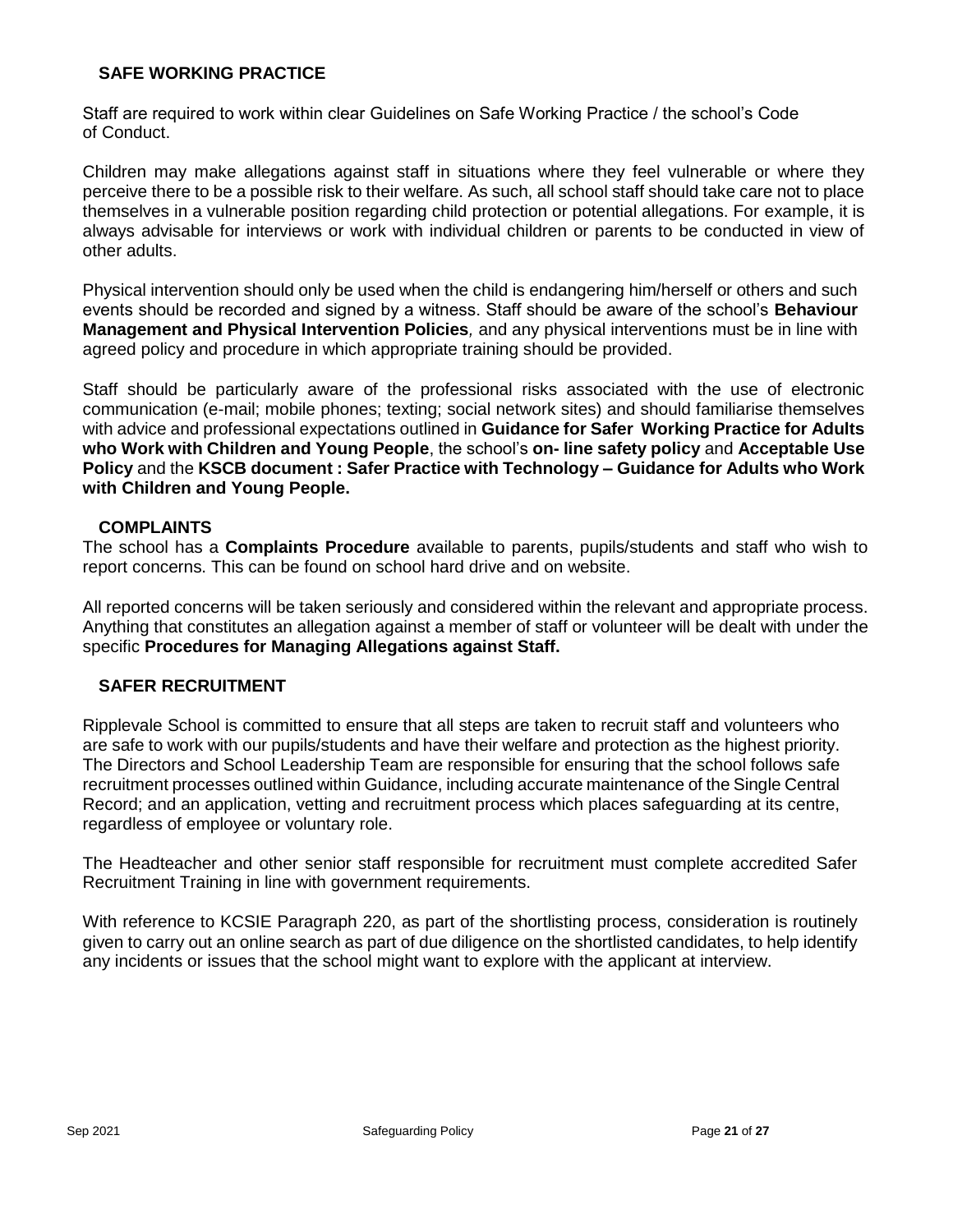## **THE USE OF SCHOOL PREMISES BY OTHER ORGANISATIONS**

Where services or activities are provided separately by another body using the school premises, the Headteacher and Directors will seek assurance that the organisation concerned has appropriate policies and procedures in place with regard to safeguarding children and child protection and that relevant safeguarding checks have been made in respect of staff and volunteers. If assurance is not achieved, an application to use premises may be refused.

#### **SECURITY**

All staff have a responsibility for maintaining awareness of buildings and grounds security and for reporting concerns that may come to light. We operate within a whole- school community ethos and welcome comments from pupils/students, parents and others about areas that may need improvement as well as what we are doing well.

Appropriate checks will be undertaken in respect of visitors and volunteers coming into school as outlined within guidance. Visitors will be expected to sign in and out via the office visitors log and to display a visitors badge whilst on school site. Any individual who is not known or identifiable should be challenged for clarification and reassurance. The school will not accept the behaviour of any individual (parent or other) that threatens school security or leads others (child or adult) to feel unsafe. Such behaviour will be treated as a serious concern and may result in a decision to refuse access for that individual to the school site.

# **LINK TO KEEPING CHILDREN SAFE IN EDUCATION PART ONE**

**[Keeping Children Safe in Education 2021.pdf](about:blank)**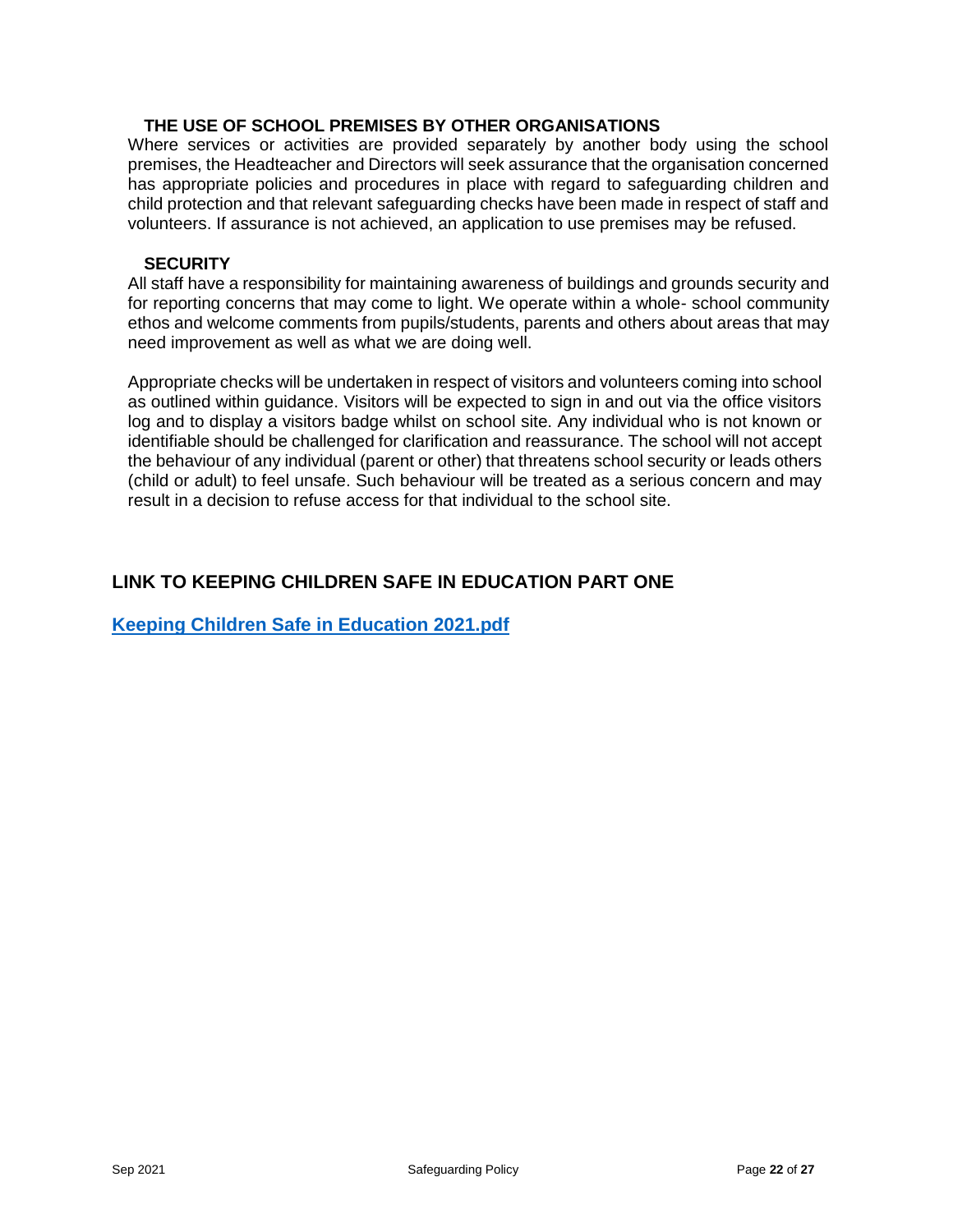# **Procedure for dealing with disclosures (the 6 R's – what to do if):**

## **1. Receive**

- Listen to what is being said without displaying shock or disbelief
- Take what is said seriously
- Note down what has been said

## **2. Reassure**

- Reassure the pupil that they have done the right thing in talking to you
- Be honest and do not make promises you cannot keep eg "It will be alright now"
- **Do not promise confidentiality;** you have a duty to refer
- Reassure and alleviate quilt, if the pupil refers to it eg "you're not to blame"
- Reassure the child that information will only be shared with those who need to know

## **3. React**

- React to the pupil only as far as is necessary for you to establish whether or not you need to refer the matter, but do not interrogate for full details
- **Do not** ask leading questions; "Did he/she....?" Such questions can invalidate evidence.
- **Do** ask open "TED" questions; Tell explain describe
- Do not criticise the perpetrator; the pupil may have affection for him/her
- Do not ask the pupil to repeat it all for another member of staff
- Explain what you have to do next and who you have to talk to

# **4. Record**

- Make some brief notes at the time on any paper which comes to hand and write them up as soon as possible
- Do not destroy your original notes
- Record the date, time, place, any non-verbal behaviour and the words used by the child. Ensure that as far as possible you have recorded the actual words used by the child. Record statements and observable things rather than your interpretations or assumptions

## **5. Remember**

- Contact the designated safeguarding lead (DSL)
- The DSL may be required to make contact with Front door services and appropriate records available to multiple agencies.

## **6. Relax**

• Get some support for yourself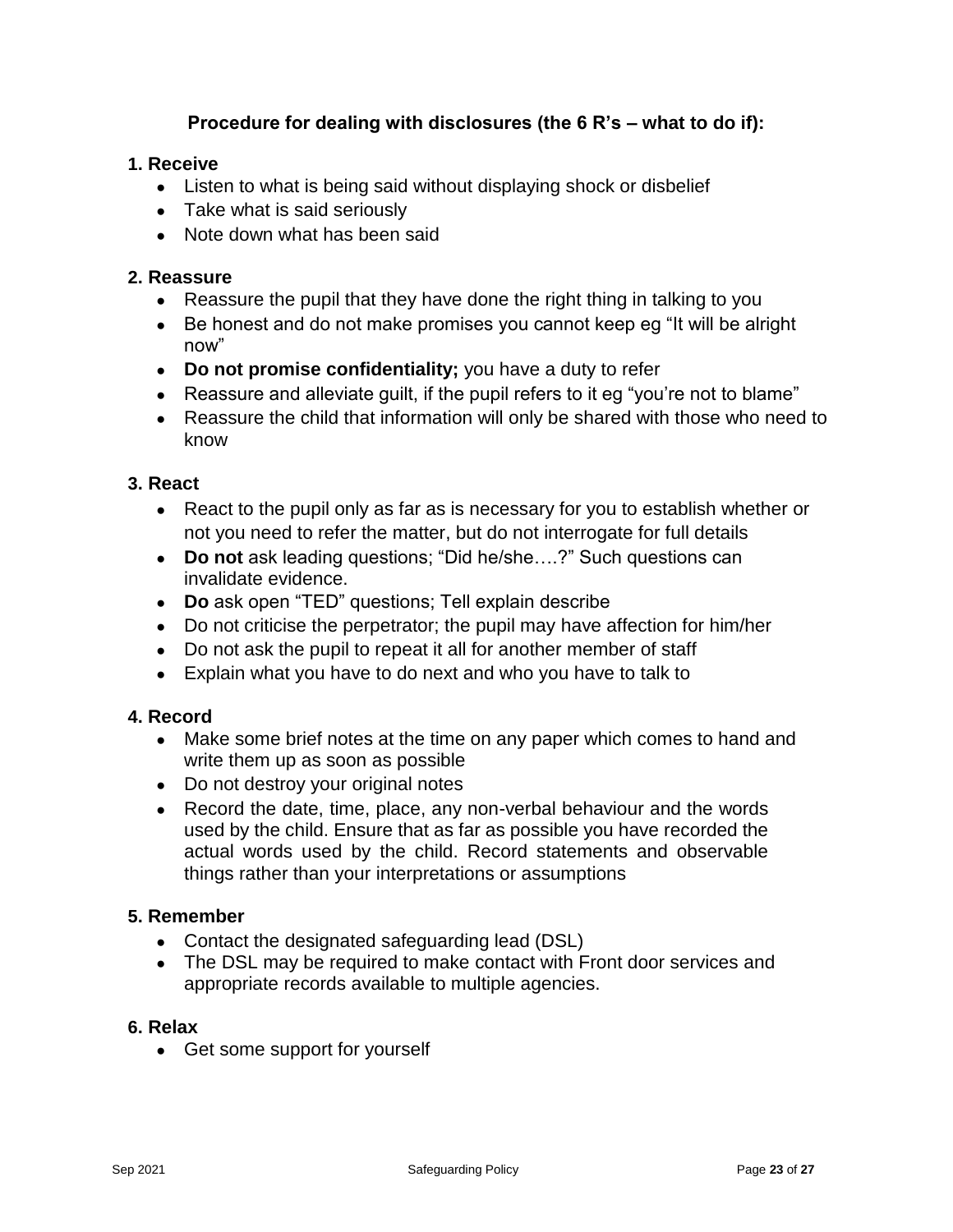## Actions where there are concerns about a child

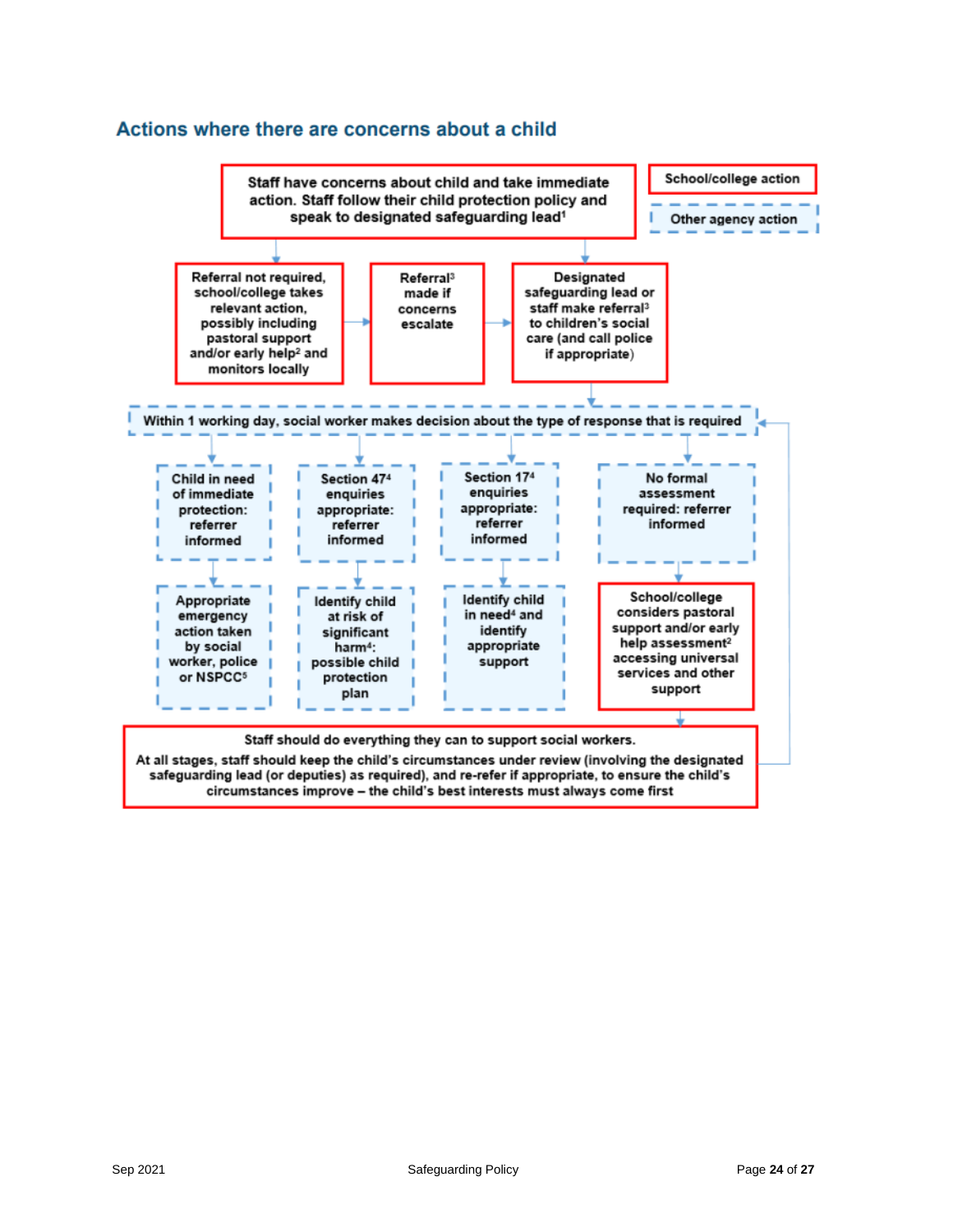## **STOP ABUSE TOGETHER**

This is a Stop Abuse Together campaign for professional and educational staff working with children.

Relevant staff within school will sign up to Thinkuknow professional network and cascade information within school.

#### **[Stop Abuse Together](https://stopabusetogether.campaign.gov.uk/im-a-professional/)**

*If you're concerned about a child in your care, you should follow your organisation's safeguarding procedures. You can find more advice in our [keeping children safe in education](https://assets.publishing.service.gov.uk/government/uploads/system/uploads/attachment_data/file/1021914/KCSIE_2021_September_guidance.pdf)  [guidance.](https://assets.publishing.service.gov.uk/government/uploads/system/uploads/attachment_data/file/1021914/KCSIE_2021_September_guidance.pdf)*

*If you are a professional working with children, you can sign up to the [Thinkuknow professional](https://www.thinkuknow.co.uk/professionals/)  [network](https://www.thinkuknow.co.uk/professionals/) to get the latest resources and support on tackling child sexual abuse and child sexual exploitation.*

*The [Centre of expertise on child sexual abuse](https://www.csacentre.org.uk/training/training-courses-and-professional-development/) offers evidence-based practice resources for professionals and can provide training and development courses online and in-person. Their [Signs and Indicators](https://www.csacentre.org.uk/knowledge-in-practice/practice-improvement/signs-indicators-template/) template\* can help you identify and respond to concerns of child sexual abuse with confidence. You can also visit the [NWG Network](https://www.nwgnetwork.org/for-professionals/) for training and advice.*

*You can also read The Children's Society [Guidance for professionals](https://www.flipsnack.com/CA7CFEBBDC9/responding-to-children-sharing-experience-of-sexual-abuse-zkigi8nd1j.html) on how to respond when children share experience of sexual harassment and abuse.*

*You can find more information about teaching pupils the knowledge they need to recognise and report abuse in the [relationships, sex and health education statutory guidance.](https://www.gov.uk/government/publications/relationships-education-relationships-and-sex-education-rse-and-health-education)*

\*Please note with caution that the CoEoCSA site says that "the *[Signs and Indicators](https://www.csacentre.org.uk/knowledge-in-practice/practice-improvement/signs-indicators-template/)* template is designed to inform practice, rather than determine decision-making. The *[Signs and Indicators](https://www.csacentre.org.uk/knowledge-in-practice/practice-improvement/signs-indicators-template/)* template is not a risk assessment tool, substitute for further observation or for directly communicating with children and their families".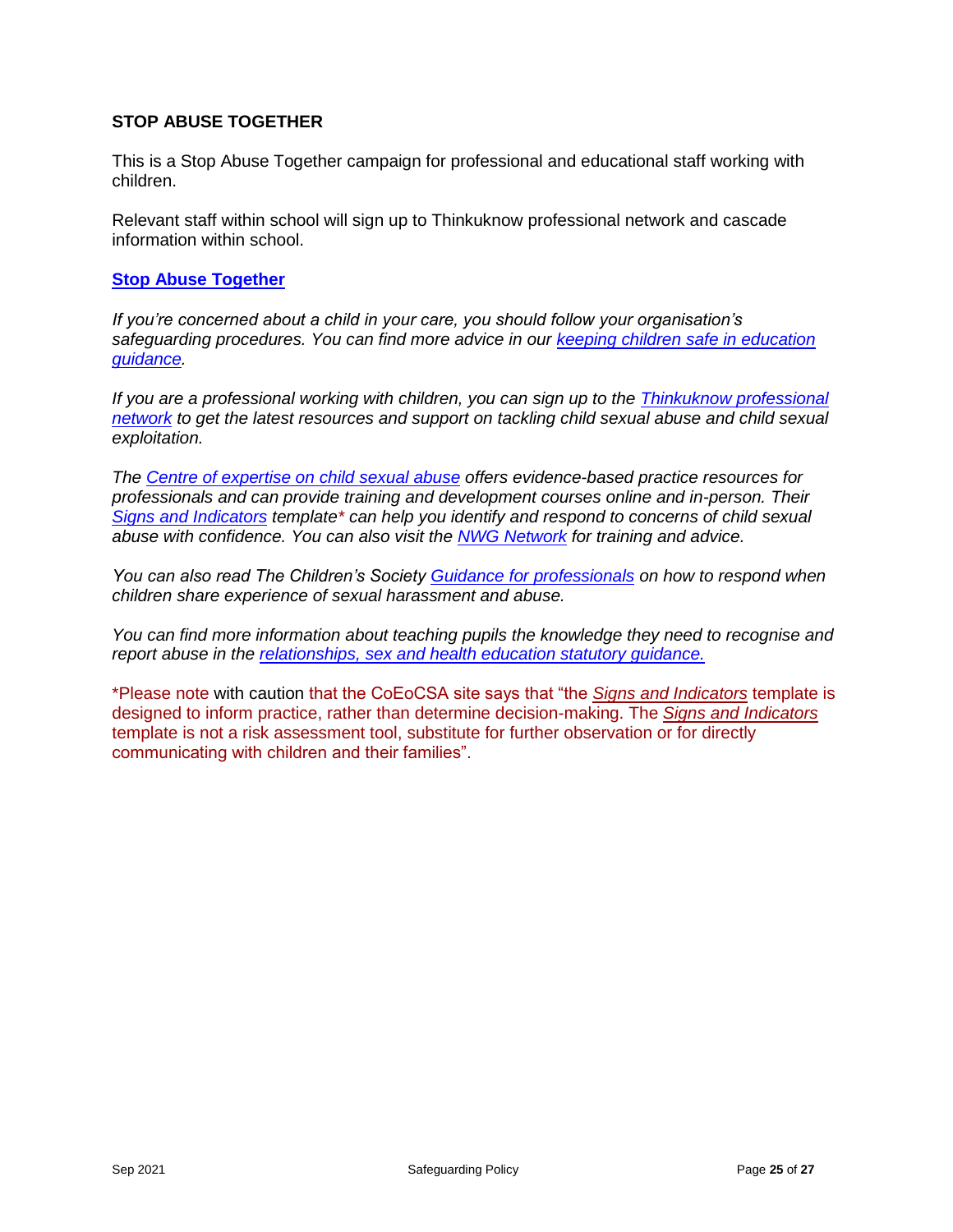# **LOW-LEVEL CONCERN FORM**

Please use this form to share any concern you have - **no matter how small, even a nagging doubt or sense of unease** that an adult may have acted in a manner that is inconsistent with the staff code of conduct, including inappropriate conduct outside of work.

Please wherever possible speak to the Headteacher as soon as possible. It may be useful to document your concerns (Please use the fields below) and pass this to the Headteacher or if not available the relevant Deputy Headteacher.

Should the concern be about any of the senior leadership team please refer the concern from to the Cavendish Safeguarding Director, Stephen Aiano. [s.aiano@cavendisheducation.com](mailto:s.aiano@cavendisheducation.com)

Name: \_\_\_\_\_\_\_\_\_\_\_\_\_\_\_\_\_\_\_\_\_\_\_\_\_\_\_\_\_\_\_\_\_\_\_\_\_\_\_\_\_\_\_\_\_\_\_\_\_\_\_\_\_\_\_\_\_\_\_\_\_\_\_\_\_\_\_

Position: \_\_\_\_\_\_\_\_\_\_\_\_\_\_\_\_\_\_\_\_\_\_\_\_\_\_\_\_\_\_\_\_\_\_\_\_\_\_\_\_\_\_\_\_\_\_\_\_\_\_\_\_\_\_\_\_\_\_\_\_\_\_\_\_\_

Time/Date/Location of Concern: **Example 20** and 20 and 20 and 20 and 20 and 20 and 20 and 20 and 20 and 20 and 20 and 20 and 20 and 20 and 20 and 20 and 20 and 20 and 20 and 20 and 20 and 20 and 20 and 20 and 20 and 20 and

Concern: